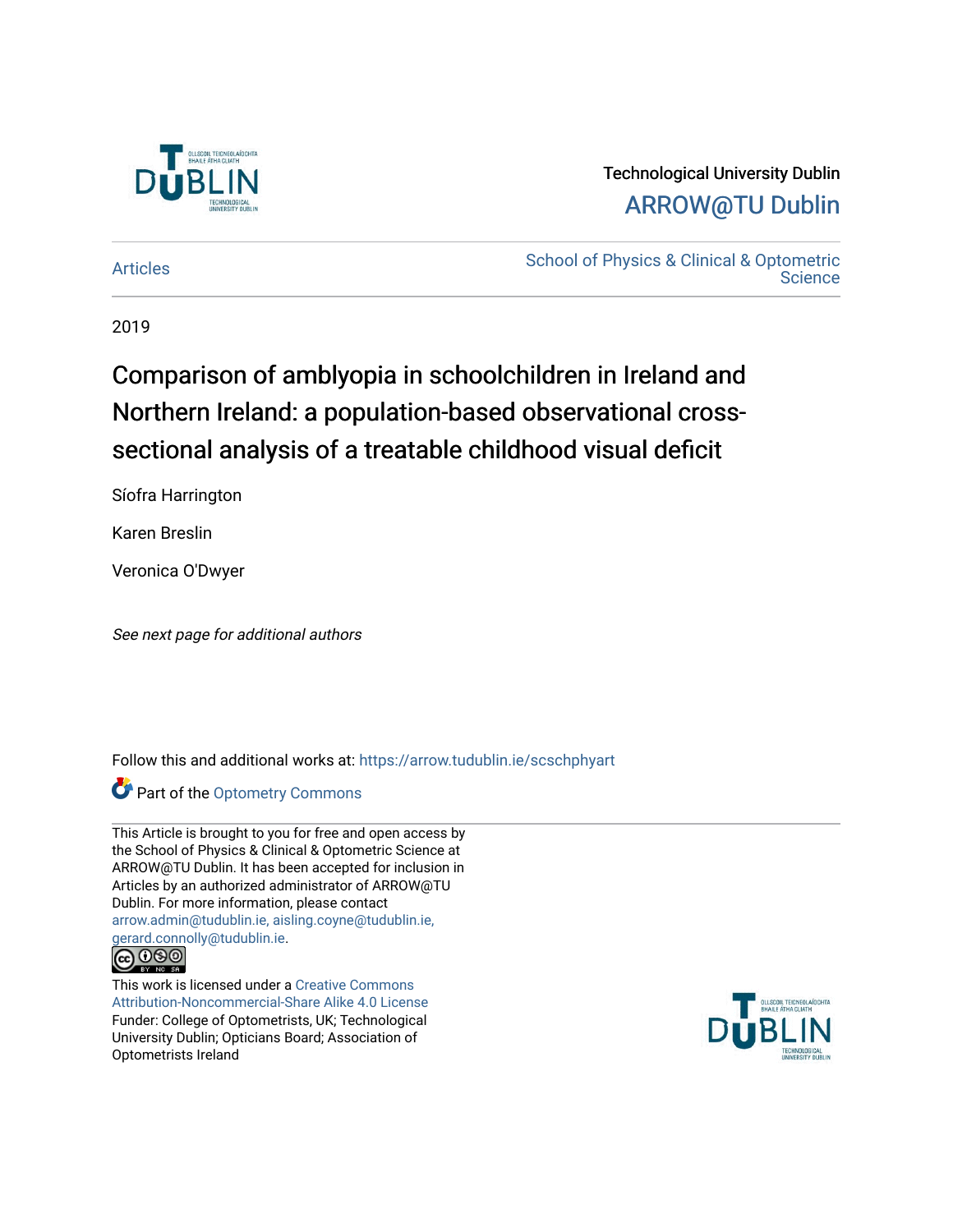### Authors

Síofra Harrington, Karen Breslin, Veronica O'Dwyer, and Kathryn Saunders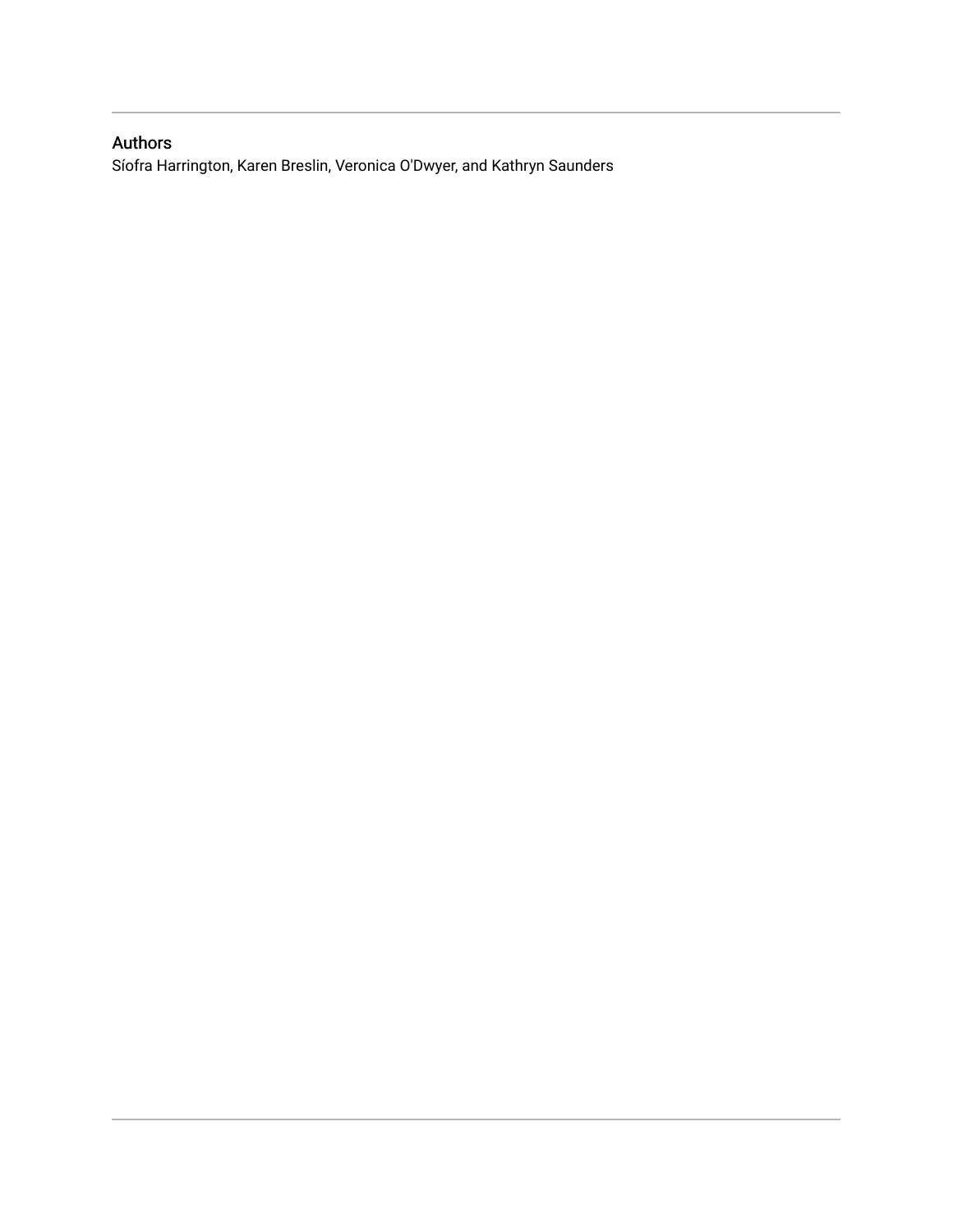O'Dwyer V, *et al*. Comparison of amblyopia in schoolchildren in Ireland and Northern Ireland: a population-based observational cross-sectional analysis of a treatable childhood visual deficit. *BMJ Open* 2019;9:e031066. doi:10.1136/ bmjopen-2019-031066 Received 13 April 2019 Revised 20 July 2019 Accepted 24 July 2019

# **BMJ Open Comparison of amblyopia in schoolchildren in Ireland and Northern Ireland: a population-based observational cross-sectional analysis of a treatable childhood visual deficit**

Siofra Harrington,<sup>® 1</sup> Karen Breslin,<sup>2</sup> Veronica O'Dwyer,<sup>1</sup> Kathryn Saunders<sup>2</sup>

#### **To cite:** Harrington S, Breslin K, **ABSTRACT**

**Objectives** This study reports the prevalence of persistent amblyopia (post-traditional treatment age) in schoolchildren in the Republic of Ireland (henceforth Ireland) and Northern Ireland (NI), UK; populations with broadly similar refractive and genetic profiles but different eye-care systems.

Design This is a population-based observational study of amblyopia and refractive error.

Setting Recruitment and testing in primary and postprimary schools in Ireland and NI.

Participants Two groups identified through random cluster sampling to represent the underlying population; Ireland 898 participants (12–13 years old) and NI 723 participants (295 aged 9–10 years old, 428 aged 15– 16 years old).

Main outcome measures Monocular logMAR visual acuity (presenting and pinhole), refractive error (cycloplegic autorefraction), ocular alignment (cover test) and history of previous eye care. These metrics were used to determine prevalence and type of amblyopia and treatment histories.

Results Children examined in NI between 2009 and 2011 had a significantly lower amblyopia prevalence than children examined in Ireland between 2016 and 2018 (two-sample test of proportions, p<0.001). Using a criteria of pinhole acuity 0.2logMAR (6/9.5 Snellen) plus an amblyogenic factor, 4 of 295 participants aged 9–10 years old (1.3%, 95% CIs 0.4 to 3.6) and 3 of 428 participants aged 15–16 years old (0.7%, 95%CIs 0.2 to 2.2) were identified in NI. The corresponding numbers in Ireland were 40 of 898 participants aged 12–13 years old (4.5%, 95%CI 3.2 to 6.1). In NI strabismic amblyopia was the most prevalent type of persistent amblyopia, whereas anisometropic was predominant in Ireland. In Ireland, amblyopia was associated with socioeconomic disadvantage ( $OR = 2.2$ ,  $95\%$ Cls 1.4 to 3.6,  $p = 0.002$ ) and poor spectacle compliance (OR 2.5, 95% CIs 2.0 to 3.2,  $n < 0.001$ ).

Conclusions Amblyopia prevalence persisting beyond traditional treatment ages was significantly lower among NI children compared with Ireland. Uncorrected anisometropia, compliance with spectacle wear and socioeconomic disadvantage were contributing factors in Ireland. Children without obvious visible eye defects were

#### Strengths and limitations of this study

- $\blacktriangleright$  This report is the first to profile and compare the prevalence of a treatable deficit of vision that develops in childhood (amblyopia) among children living in Ireland and Northern Ireland (NI), UK; two populations with similar refractive, demographic and genetic profiles but different public health and eye-care systems.
- ► An observational, population-based approach with random cluster sampling and comparable methodologies was used to obtain sufficiently large data sets from the two cohorts in Ireland and NI, allowing a direct comparison of prevalence.
- ► The randomly selected population-based recruitment protocols eliminate the potential bias associated with clinical samples.
- $\blacktriangleright$  The participants in the Ireland (12–13 years old) and NI (9–10 and 15–16 years old) cohorts, while different age categories, were all older than the age range where treatment is effective (that is treatment before the age of 8 years).
- ► Pinhole vision was used as a surrogate for best-corrected vision.

less likely to access eye care in Ireland, resulting in missed opportunities for intervention where necessary.

#### **INTRODUCTION**

This paper reports on the first-ever amblyopia prevalence study in Ireland and compares findings with Northern Ireland (NI). Amblyopia, often referred to as 'lazy eye', is a relatively common, sight-threatening, but mostly treatable deficit of monocular, and occasionally, binocular vision.<sup>1</sup> It results from anomalous visual experience during the critical period of visual development in the early years of childhood<sup>[2](#page-11-1)</sup> and may affect multiple aspects of visual function. $2-4$  For example, untreated amblyopia does not self-rectify, $5$  impacts reading skills<sup>6</sup> and significantly increases the

**BMI** 

Dublin, Ireland

BMJ.

© Author(s) (or their employer(s)) 2019. Re-use permitted under CC BY-NC. No commercial re-use. See rights and permissions. Published by

1 School of Physics and Clinical and Optometric Sciences, Technological University Dublin,

Check for updates

<sup>2</sup>School of Biomedical Sciences, Optometry and Vision Sciences, Ulster University, Coleraine, Northern Ireland, UK Correspondence to Mrs Siofra Harrington; siofra.harrington@dit.ie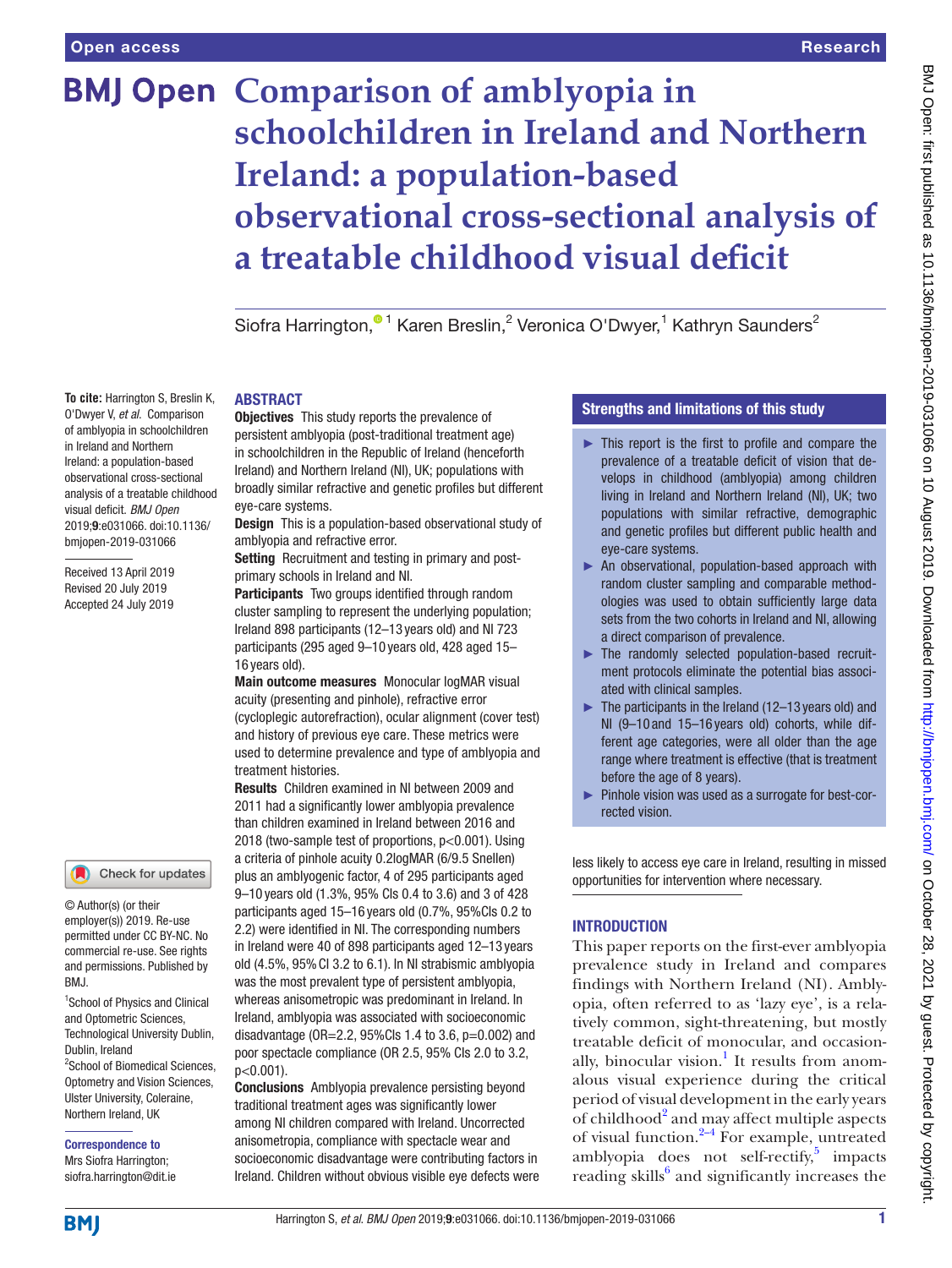risk of severe visual impairment of both eyes in later life.<sup>47</sup> Amblyopia may affect an individual's quality of life, sports involvement,  $8^{9}$  self-esteem,  $10^{10}$  educational attainment<sup>[4](#page-11-6)</sup> and career choice.<sup>[10](#page-11-8)</sup> Annual lost earnings in the USA due to amblyopia have been estimated at  $$7$  billion.<sup>[11](#page-11-9)</sup> Due to the nature of the condition, treatment in early childhood (before the age of 8 years), $\frac{1213}{12}$  when there is potential to improve vision, is essential.<sup>12-14</sup>

Amblyopia has a variety of causes: strabismic (ocular misalignment), anisometropic (a significant difference in refractive error between fellow eyes), form deprivation (exclusion of all visual information except light due to physical obstructions such as corneal/lenticular opacification or eyelid ptosis), significant uncorrected refractive error (high levels of astigmatism or hyperopia) or a combination of these features.<sup>1 15</sup> Anisometropic amblyopia is asymptomatic in younger children, due to the clear image in the non-amblyopic eye, and this coupled with the lack of any obvious physical signs (straight eyes) can delay diagnosis[4 16](#page-11-6) and is associated with poorer compliance with treatment and spectacle wear.<sup>[17](#page-11-11)</sup> Although less common, high degrees of uncorrected refractive error in both eyes can result in bilateral (in both eyes) amblyopia.<sup>18</sup>

In Ireland and NI, publicly funded vision screening programmes to detect reduced vision are recommended at school entry. Conducting screening at this age (4–5 years) balances the impetus for early identification of visual deficits in order to implement the most effective treatment with the need for children to cooperate with appropriately

sensitive visual acuity tests. $19$  While school-entry vision screening recommendations and protocols are similar in both countries [\(table](#page-3-0) 1), there are important differences in terms of coverage, the postfailure pathway and the context in which the public health systems operate. Specifically, in NI all children are offered vision screening and children up to the age of 16 years (and up to 19 years if still in education) are entitled to free eye examinations and a voucher towards the cost of spectacles through self-referral to community (high street) optometry. Prompt referral to the hospital eye service for secondary care treatment can be initiated directly, with the cost of eye patches for occlusion therapy covered if required. In contrast, in order to obtain free eye care and a voucher towards the cost of spectacles in Ireland, children are referred into the public health system, where care is offered by ophthalmologists either in public hospital outpatients departments or in community healthcare clinics. The recent Health Service Executive review evaluating eye care services in Ireland identified concerns regarding capacity in public eye care services and the uniformity and reach of childhood vision screening. $20$ 

The purpose of this study is to report and compare the prevalence and cause of persistent amblyopia post-traditional treatment age  $(8 \text{ years})^{521}$  in two broadly similar population cohorts (in Ireland and NI) with an equivalent genetic profile and similar refractive error prevalence, $2^2$  but different healthcare systems.

<span id="page-3-0"></span>

| in Ireland and Northern Ireland |                                                                                                                                                                                                                                                                                                                                                                                                                                                                                                                                                                                                                                                                                                                                                                                       | Table 1 A summary of public health service funded school-entry vision screening protocols and paediatric eye care services                                                                                                                                                                                                                                                                                                                                                                                                                                                                                                                                                                                                                                                                                                                                                                            |
|---------------------------------|---------------------------------------------------------------------------------------------------------------------------------------------------------------------------------------------------------------------------------------------------------------------------------------------------------------------------------------------------------------------------------------------------------------------------------------------------------------------------------------------------------------------------------------------------------------------------------------------------------------------------------------------------------------------------------------------------------------------------------------------------------------------------------------|-------------------------------------------------------------------------------------------------------------------------------------------------------------------------------------------------------------------------------------------------------------------------------------------------------------------------------------------------------------------------------------------------------------------------------------------------------------------------------------------------------------------------------------------------------------------------------------------------------------------------------------------------------------------------------------------------------------------------------------------------------------------------------------------------------------------------------------------------------------------------------------------------------|
| Age                             | Ireland                                                                                                                                                                                                                                                                                                                                                                                                                                                                                                                                                                                                                                                                                                                                                                               | Northern Ireland (UK)                                                                                                                                                                                                                                                                                                                                                                                                                                                                                                                                                                                                                                                                                                                                                                                                                                                                                 |
| School entry 4-5 years          | Monocular vision assessment at 5 years<br>(Snellen 3M chart or logMAR crowded<br>3M chart) is conducted by the school<br>nurse.<br>Pass: Vision of 0.2logMAR in both eyes.<br>or both eyes or failure to complete the<br>test.<br>Failed vision screening referred to<br>hospital-based ophthalmology/<br>community ophthalmology for follow-up.<br>Children remain in this system for review<br>until discharged at age 12-16 years. <sup>20</sup><br>Once an eye examination is carried out<br>in a hospital or community health clinic,<br>children under the age of 12 years can<br>apply for a voucher which will cover<br>the cost of basic frames and lenses.<br>Eye patches for occlusion therapy are<br>not provided free of charge; this cost is<br>covered by the parents. | Monocular vision assessment at 4-5 years<br>(logMAR crowded 3M chart) is conducted by<br>the school nurse.<br>Pass: Vision of 0.2logMAR in both eyes.<br>Fail: Vision worse than 0.2logMAR in one or<br>Fail: Vision worse than 0.2logMAR in one both eyes or failure to complete the test.<br>Failed vision screening referred to hospital<br>eye service (orthoptist, optometrist,<br>ophthalmology) for follow-up. The<br>recommended maximum treatment duration<br>(treatment pathway) for refractive amblyopia<br>is 38 weeks and for strabismic amblyopia 78<br>weeks; with children discharged to the care of<br>their community optometrist once treatment is<br>complete. <sup>19</sup><br>All children are entitled to a voucher which<br>covers the price basic spectacles and lenses.<br>The cost of eye patches for amblyopia<br>treatment is covered by the National Health<br>Service. |
| Post-school entry               | If concerned, contact the general<br>practitioner or public health nurse for<br>a referral to a local ophthalmology<br>department.                                                                                                                                                                                                                                                                                                                                                                                                                                                                                                                                                                                                                                                    | Attend high street optometrist (free of charge<br>for all children under 16 years and under 19<br>years if still in education) and referred onto<br>tertiary care with ophthalmology if indicated.                                                                                                                                                                                                                                                                                                                                                                                                                                                                                                                                                                                                                                                                                                    |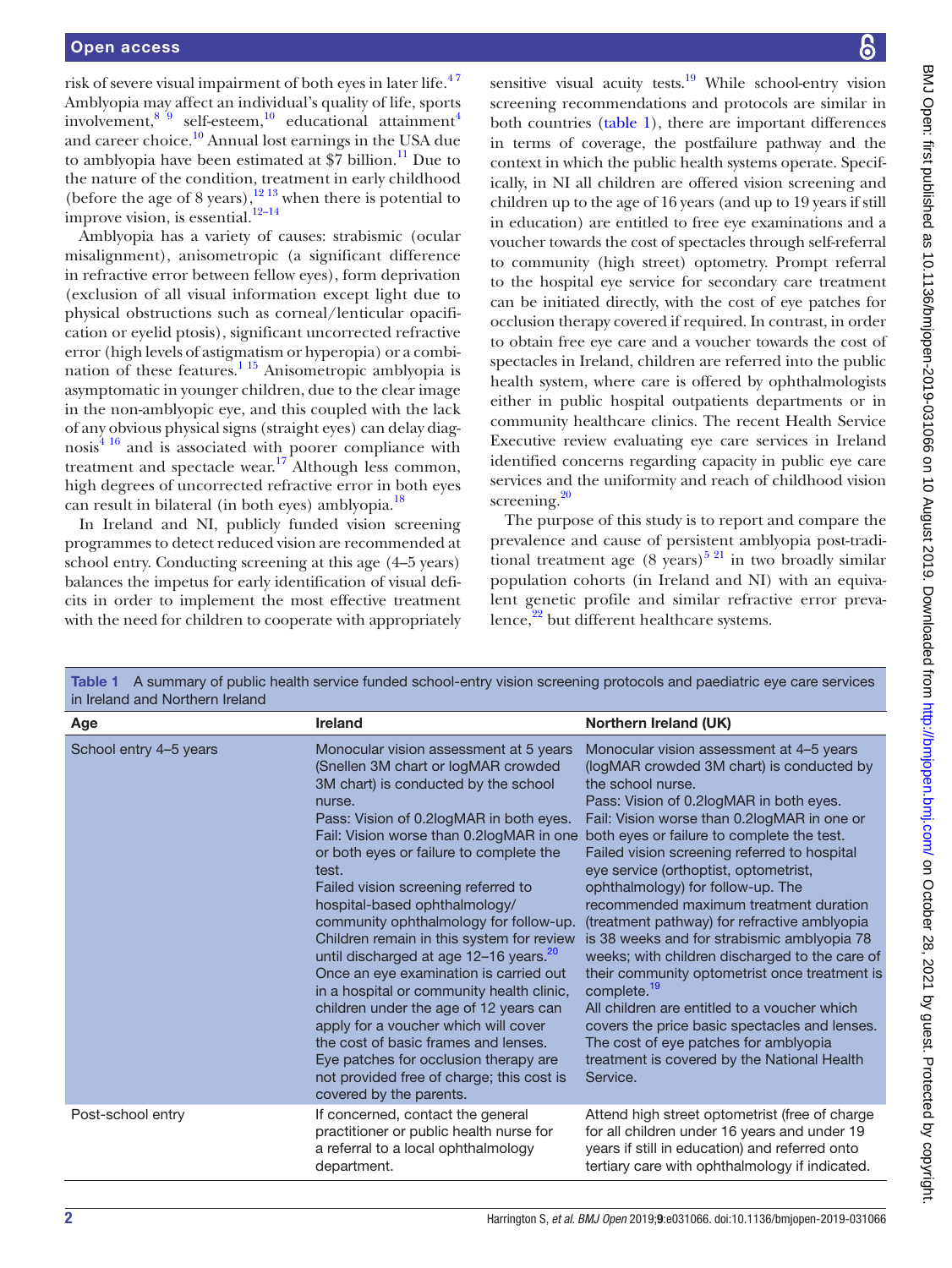#### **METHODS**

This study was a component of the Ireland Eye Study (IES) and the Northern Ireland Childhood Errors of Refraction (NICER) study, both observational population-based studies of visual status among schoolchildren in Ireland and NI. Ethical approval for the IES (20150305-Siofra Harrington, Ref 15–03) and NICER study (REC/05/121) was obtained from the Technological University Dublin Research Ethics Committee and the Ulster University Research Ethics Committee, respectively, with both studies adhering to the Tenets of Helsinki Declaration of Human Studies. Sampling, recruitment protocols and participation rates are previously published.<sup>22</sup> <sup>23</sup> Data collection took place between 2016 and 2018 in Ireland and between 2009 and 2011 in NI; best-corrected visual acuity (BCVA) data presented in the present study are from phase II (3-year follow-up) of the NICER study as this metric was not recorded in the initial phase of the NICER study.

In summary, stratified random sampling was employed in both studies to obtain representative samples of children in Ireland and NI schools. Schools were categorised by urban/rural status (urban: Ireland 751 of 898 participants (83.6%), NI 414 of 723 participants (57.3%); rural: Ireland 147 of 898 participants (16.4%), 309 of 723 participants (42.7%)) and socioeconomic status (disadvantaged: Ireland 108 of 898 participants (12.1%), NI 337 of 723 participants (46.6%); advantaged: 790 of 898 participants (87.9%), 386 of 723 participants  $(53.4\%)$ ). Ethnicity was assessed by the study coordinator and confirmed by the parent/guardian response in the study questionnaire. Both study populations were predominately white (NICER 98%, IES 88.4% white and the remainder 11.6% were non-white (East Asian 3.3%, South Asian 1.7%, black 5.5%, Arab 1.1% combined)). Only data from participants at an age beyond which treatment is likely to be successful  $($ >8 years old $)$ <sup>12–14</sup> were used in the present analysis. Participants were 898 participants aged 12–13 years living in Ireland and 723 participants (295 aged 9–10years and 428 aged 15–16 years) living in NI.

#### Procedures

Children with written informed consent and child assent were examined on their school premises within school hours. Experimental techniques and methodology employed in both the NICER study and the IES have been described in detail elsewhere.<sup>22–24</sup> In summary, both the NICER study and the IES examination involved:

1. Distance monocular crowded logMAR unaided and presenting (with spectacles if worn) visual acuities were measured and scored by-letter with and without a pinhole.

IES—using the Good-Lite (Elgin, Illinois, USA) Sloan letters logMAR chart. A light metre was employed to ensure the test luminance did not fall below 120cd/ m<sup>2</sup>; and the NICER study—logMAR chart on the Test Chart 2000, a Windows-based electronic test chart

[\(http://www.thomson-software-s](http://www.thomson-software-)olutions.com/html/ test\_chart\_2000.html).

- 2. Ocular alignment was evaluated using a cover–uncover test and an alternating cover test using an accommodative target with and without spectacle correction (if worn) in the distance (3m) and near (40cm IES and 33cm NICER).
- 3. Cycloplegic autorefraction, at least 20min postinstillation of anaesthetic (Minims Proxymetacaine Hydrochloride  $0.5\%$  w/v, Bausch & Lomb, UK) and cycloplegic eye drops (Minims Cyclopentolate Hydrochloride 1%w/v, Bausch & Lomb).
- 4. Direct dilated ophthalmoscopy examination of the anterior segment and the lens vitreous and fundus was carried out on all participants in Ireland and any abnormalities were noted.
- 5. Parents/legal guardians completed a participant and parental history and a children's lifestyle questionnaire detailing, inter alia, history of eye surgery, history of occlusion therapy and spectacle wear and whether participants had their eyes tested with an ophthalmologist or optometrist within 12 months before data collection.
- 6. Public involvement: the IES study questionnaire was based on the NICER study questionnaire with input from epidemiology, dietetics and focus group feedback. The questionnaire was refined following multisite user testing, which involved a cognitive walkthrough evaluation to assess the burden associated with and the time to complete the questionnaire. $^{25}$  Following focus group feedback, a storyboard which outlined the IES examination was designed to make the study clear to children; the questionnaire was shortened by removing non-essential questions and simplifying the wording of the remaining questions to maximise accessibility; and a statement advising parents/guardians to skip any questions they felt uncomfortable answering was added to the document.
- 7. Follow-up: subsequent to the examination, all parents or legal guardians involved in both studies received a detailed report advising them of study findings and the necessity of any further treatment if required.

#### **Definitions**

To facilitate comparison with previous studies, amblyopia prevalence in this study was analysed and presented using two definitions:

Criteria (A) *Multiethnic paediatric eye disease study* (**MEPEDS**) *definition*: Unilateral amblyopia; ≥2 line interocular difference in visual acuity, measured through a pinhole, with BCVA of 0.2logMAR (6/9.5 Snellen, 20/32) or poorer in the worse eye in the presence of a unilateral amblyogenic factor consistent with the affected eye. Amblyogenic factors included strabismus at a distance and near fixation with/without spectacle correction, a history of strabismus surgery, anisometropia (≥1.00 D difference in hyperopia, ≥3.00 D difference in myopia, ≥1.50 D difference in astigmatism in any meridian). $26$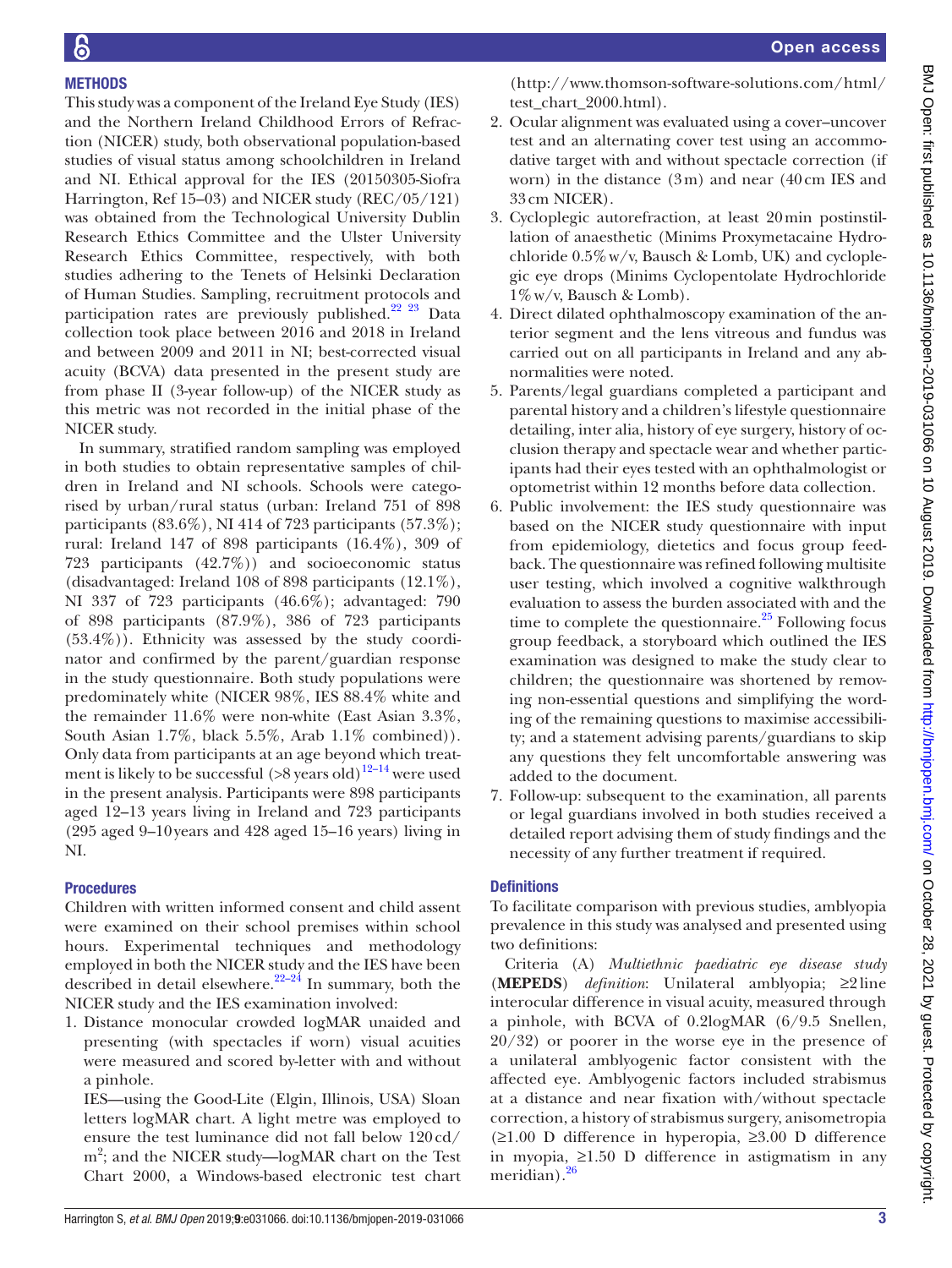Bilateral amblyopia: BCVA poorer than 0.3logMAR  $(6/12$  Snellen,  $20/40$ ) in both eyes in the presence of a bilateral amblyogenic factor.<sup>[26](#page-11-15)</sup>

Criteria (B) *Refractive error study in children* (**RESC**) *definition*: Amblyopia was defined as BCVA (measured through a pinhole) ≥0.3logMAR (≤6/12 Snellen, 20/40) in at least one eye associated with one or more of the following potential causes: (1) esotropia, exotropia or vertical tropia at 4m fixation, or esotropia or vertical tropia at 0.5m (strabismic amblyopia); (2) anisometropia of  $\geq 2D$ spherical equivalent refractive error (SER) (anisometropic amblyopia); or (3) hyperopia of ≥6D SER.

Unilateral amblyopia: If only one eye met the criteria.

Bilateral amblyopia: If both eyes met the criteria separately.<sup>[27](#page-11-16)</sup>

Participants with a history of amblyopia treatment were not categorised as having persistent amblyopia unless they met criteria A or criteria B.

To examine the magnitude of amblyopic visual acuity deficits, based on the BCVA in the amblyopic eye, severe amblyopia was defined as  $BCVA > 0.6$ logMAR.<sup>28</sup>

All refractive errors were measured using autorefraction under cycloplegia and defined as follows: myopia SER ≤−0.50 dioptre sphere (DS), hyperopia SER ≥+2.00DS and astigmatism  $\geq 1.00$  dioptre cylinder (DC).<sup>[22](#page-11-13)</sup>

#### Statistical methodology

The authors collected the primary data which were entered into databases which were used for subsequent analysis. The NICER study used Intercooled Stata V.9.2 (StataCorp, Texas, USA). The Statistical Package for Social Sciences (SPSS) V.24.0 was used for most analyses in the IES. The statistical programming language R, RStudio V.1.1.456 (R Foundation for Statistical Computing, Vienna, Austria), was used to generate random numbers for the sampling procedure, to provide prevalence data CIs and for comparing the prevalence of amblyopia, anisometropia, strabismus, spectacle wear and history of amblyopia treatment between the two populations, and to calculate the OR for amblyopia plus CIs. The sample sizes required (n=716 in both cohorts) were based on a predictive amblyopia prevalence of 1.9% (which included those previously treated for amblyopia), in predominately European Caucasian Australian 12 years old, $29$  with a 0.95 confidence level and a 0.01 precision estimate. The sample size was estimated as follows using Cochran's sample size formula $30$ : n=sample size,

Z=1.96 with confidence level=0.95 (for alpha=0.05), d=desired precision of estimate=0.01,

P=0.019 (the estimated proportion)

$$
n = \frac{\left[ (1.96) (0.019) (1 - 0.019) \right]}{(0.01)}
$$

Result: n=716.04

The two-sample test for equality of proportions with continuity correction was used to compare prevalence between populations. Logistic regression analysis was used to examine the relationship between amblyopia

prevalence and associated factors; participants without amblyopia were the reference category. The 5% level of significance was used throughout; CIs were 95%.

#### **RESULTS**

[Table](#page-6-0) 2 displays amblyopia prevalence for the right eye, left eye, either eye, unilateral and bilateral for both study groups (Ireland 12–13years old and NI 9–10and 15–16years old) using criteria A and criteria B. All participants in NI were older than the critical treatment age and as there was no significant difference in amblyopia prevalence between the participants aged 9–10and 15–16years old in NI using either criterion; unless otherwise stated, amblyopia prevalence refers to amblyopia prevalence in either eye for participants aged 9–16years old in NI and participants aged 12–13years old in Ireland using criteria A. Amblyopia prevalence was 4.5% (40 of 898 participants) within the Ireland study (IES). The corresponding result for the NI (NICER) study participants was 1.0% (7 of 723 participants). Participants in Ireland were significantly more likely to be amblyopic than participants in NI, OR 4.8 (95%CIs 2.1 to 10.7, p<0.001). [Table](#page-6-0) 2 displays amblyopia prevalence in 898 Ireland participants aged 12–13years (second column [table](#page-6-0) 2), and 723 NI participants aged 9–16 years (final column [table](#page-6-0) 2). Amblyopia prevalence is also presented for the two age cohorts in the NICER study: 9–10years old (first column [table](#page-6-0) 2) and 15–16years old (third column [table](#page-6-0) 2).

The study questionnaire completion rate was between 99.4% (history of spectacle wear and when last examined by an ophthalmologist or optometrist) and 99.7% (history of eye surgery or amblyopia treatment). Using the parental questionnaire data, 24 of 40 amblyopic participants (60%) in Ireland had not had their eyes examined by an eye-care practitioner during the 12 months before data collection.

Forty-five of 723 NI participants (6.2%) reported a history of amblyopia treatment, and only 1 of 723 participants aged 9–10years old (0.02%) remained amblyopic. In comparison, 68 of 898 participants (7.6%) reported a history of amblyopia treatment in Ireland; however, of these, 24 of 898 participants (2.7%) remained amblyopic; 10 of 898 (1.1%) of which had BCVA poorer than 0.6logMAR in their amblyopic eye. While the incidence of prior amblyopia treatment did not differ between studies (p=0.61), successful treatment outcomes were significantly poorer in the Ireland study  $(p<0.001)$ .

In Ireland, 12 of 898 participants (1.3%) reported a history of strabismus surgery; 8 of 898 (0.9%) of which were not categorised as having persistent amblyopia; a history of strabismus surgery was not associated with persistent amblyopia in Ireland (p=0.25). All participants in Ireland with a history of eye surgery reported having attended an ophthalmologist or optometrist for review within 12 months of participation in the present study.

[Table](#page-7-0) 3 presents the prevalence of anisometropia and strabismus in Ireland and NI studies, including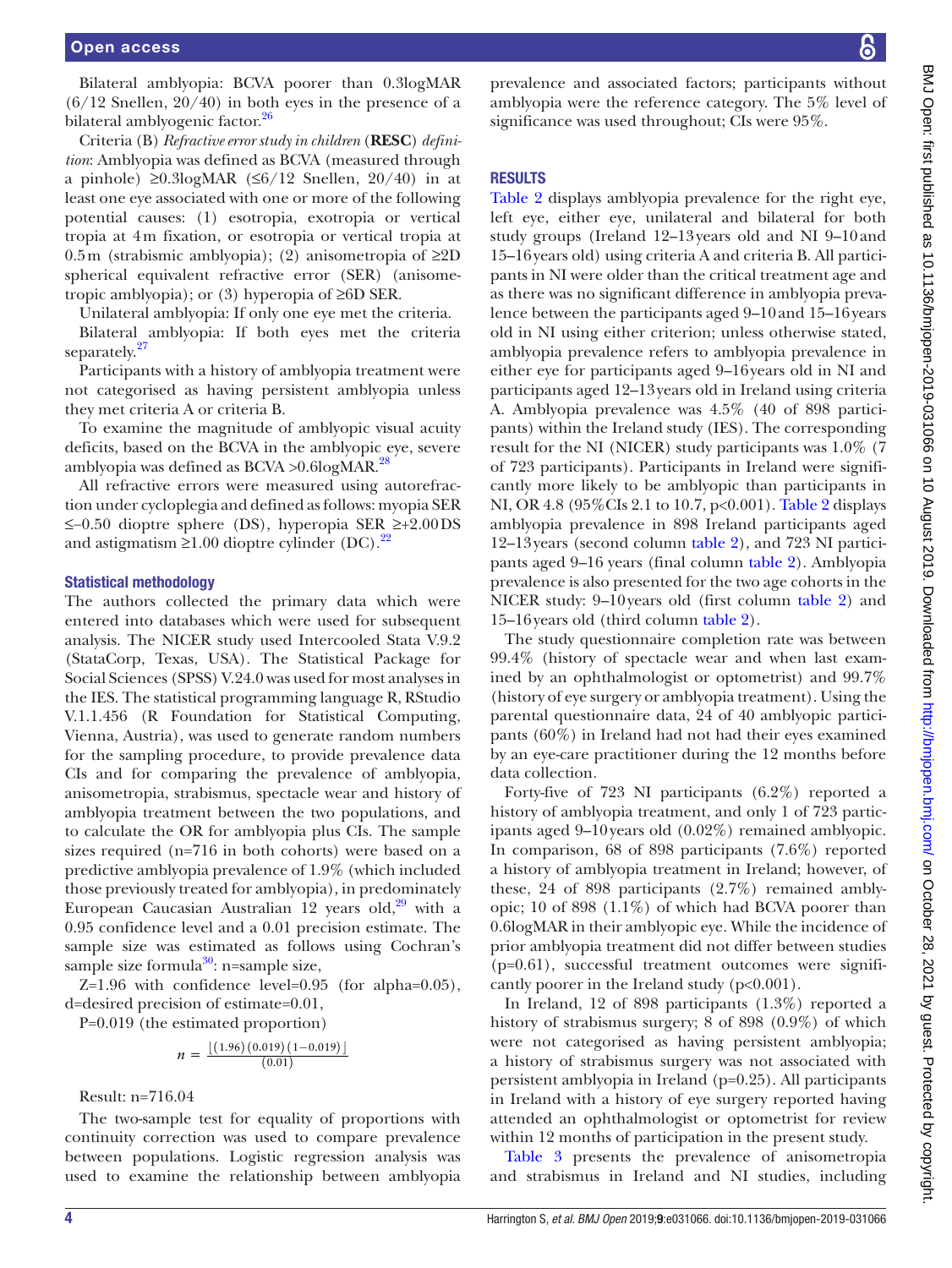| Table 2 Amblyopia prevalence in 898 participants<br>Northern Ireland and the combined Northern Irela | ticipants aged 9-16 years old | d 12-13 years old in Ireland, 294 participants aged 9-10 years old, 428 participants aged 15-16 years old in |                                                                                                                                                                                                                                                                                      |
|------------------------------------------------------------------------------------------------------|-------------------------------|--------------------------------------------------------------------------------------------------------------|--------------------------------------------------------------------------------------------------------------------------------------------------------------------------------------------------------------------------------------------------------------------------------------|
| $9-10$ years (n=295) n                                                                               |                               | 15-16 years (n=428) n                                                                                        | 9-16 years (n=723) N                                                                                                                                                                                                                                                                 |
| $\frac{1}{2}$                                                                                        | -- המחיר ו-- ו- המחיר הו      | 10/10E0/011                                                                                                  | $\sim$ 10 $\sim$ 10 $\sim$ 10 $\sim$ 10 $\sim$ 10 $\sim$ 10 $\sim$ 10 $\sim$ 10 $\sim$ 10 $\sim$ 10 $\sim$ 10 $\sim$ 10 $\sim$ 10 $\sim$ 10 $\sim$ 10 $\sim$ 10 $\sim$ 10 $\sim$ 10 $\sim$ 10 $\sim$ 10 $\sim$ 10 $\sim$ 10 $\sim$ 10 $\sim$ 10 $\sim$ 10 $\sim$ 10 $\sim$ 10 $\sim$ |

|                     | $9 - 10$ years (n=295) n<br>$(%)$ (95% Cls)                |              | 12-13 years (n=898) n                                                                                                             |          | $15 - 16$ years (n=428) n<br>$(%)$ (95% Cls)                                |           | $9-16$ years (n=723) N<br>$(%)$ (95% Cls) |           |
|---------------------|------------------------------------------------------------|--------------|-----------------------------------------------------------------------------------------------------------------------------------|----------|-----------------------------------------------------------------------------|-----------|-------------------------------------------|-----------|
| Amblyopia           | ž                                                          | P value*     | (%) (95% Cls) Ireland                                                                                                             | P valuet | ž                                                                           | P value ‡ | ž                                         | P value § |
| Criteria A (MEPEDS) |                                                            |              |                                                                                                                                   |          |                                                                             |           |                                           |           |
| Right eye           | $2(0.7)(0.1)$ to $2.6$                                     | 0.08         | $(2.6)$ $(1.7)$ to 3.9<br>23                                                                                                      | 0.02     | 2(0.5)[0.1 to 1.9]                                                          | >0.99     | 4(0.6)(0.2 to 1.5)                        | 0.003     |
| Left eye            | $2(0.7)(0.2 \text{ to } 2.6)$                              | 0.08         | $(2.6)$ $(1.7)$ to $3.9$<br>23                                                                                                    | 0.02     | 2(0.5)(0.1 to 1.9)                                                          | >0.99     | 4(0.6)(0.2 to 1.5)                        | 0.003     |
| Either eye          | 4 (1.3) (0.4 to 3.6)                                       | 0.002        | $(4.5)$ $(3.2 \text{ to } 6.1)$<br><del>d</del>                                                                                   | $-0.001$ | $3(0.7)(0.2)$ to $2.2)$                                                     | 0.62      | 7 (1.0) (0.4 to 2.1)                      | 500,00    |
| Unilateral          | $2(0.7)(0.2)$ to $2.6$                                     | 0.001        | $(3.9)$ $(2.8 \text{ to } 5.4)$<br>35                                                                                             | 0.002    | $3(0.7)(0.2)$ to $2.2)$                                                     | >0.99     | $5(0.7)(0.3 \text{ to } 1.7)$             | $-0.001$  |
| Bilateral           | 2 (0.7) (0.2 to 2.6)                                       | 0.99         | $(0.6)$ $(0.2 \text{ to } 1.4)$<br>5                                                                                              | 0.29     | o.o                                                                         | 0.33      | 2(0.3)(0.1 to 1.1)                        | 0.63      |
| Criteria B (RESCS)  |                                                            |              |                                                                                                                                   |          |                                                                             |           |                                           |           |
| Right eye           | $1(0.3)(0.1)$ to 2.2)                                      | 0.07         | $(2.1)$ (1.3 to 3.4)<br><u>စု</u>                                                                                                 | 0.01     | 1(0.2)(0.0 to 1.5)                                                          | >0.99     | 2(0.3)(0.1 to 1.1)                        | 0.002     |
| Left eye            | $1(0.3)(0.1)$ to 2.2)                                      | 0.04         | 22 (2.4) (1.6 to 3.7)                                                                                                             | 0.01     | $(0.2)$ $(0.0 t \sigma 1.5)$                                                | >0.99     | 2(0.3)(0.1 to 1.1)                        | 500,007   |
| Either eye          | 4 (1.3) (0.3 to 3.2)                                       | <b>89.03</b> | $(3.7)$ $(2.6 \text{ to } 5.2)$<br>က္က                                                                                            | 0.001    | 2(0.5)(0.1 to 1.9)                                                          | 0.38      | 6(0.8)(0.3 to 1.9)                        | $-0.001$  |
| Unilateral          | $2(0.7)(0.1)$ to $2.6$                                     | 0.04         | $(2.9)$ $(1.9)$ to 4.3)<br>26                                                                                                     | 0.007    | 2(0.5)(0.1 to 1.9)                                                          | >0.99     | 4(0.6)(0.2 to 1.5)                        | $-0.001$  |
| Bilateral           | 2(0.7)(0.1 to 2.6)                                         | 0.99         | $(0.8)$ $(0.3$ to 1.7                                                                                                             | 0.15     | $\frac{0}{0}$                                                               | 0.33      | 2(0.3)(0.1 to 1.1)                        | 0.31      |
|                     | "Comparison of amblyopia prevalence between 9-10 years old |              | tComparison of amblyopia prevalence in 12–13 years old in Ireland (898 participants) and 15–16 years old in NI (428 participants) |          | in NI (295 participants) and 12-13 years old in Ireland (898 participants). |           |                                           |           |

†Comparison of amblyopia prevalence in 12–13 years old in Ireland (898 participants) and 15–16 years old in NI (428 participants).

<span id="page-6-0"></span>‡Comparison of amblyopia prevalence between 9–10 years old in NI and 15–16 years old in NI.

ι ∪omparison or arinyyopia prevalence in ⊥z−13 years ord in rietariu (oso participants) and 15−16 years ord in wi(+zo participants).<br>‡Comparison of amblyopia prevalence between 9−10 years old in NI and 15−16 years old in §Comparison of amblyopia prevalence between combined age cohorts in NI (9–10 years plus 15–16 years) and 12–13 years old in Ireland; amblyopia prevalence in either eye is in bold. N, number; NI, Northern Ireland.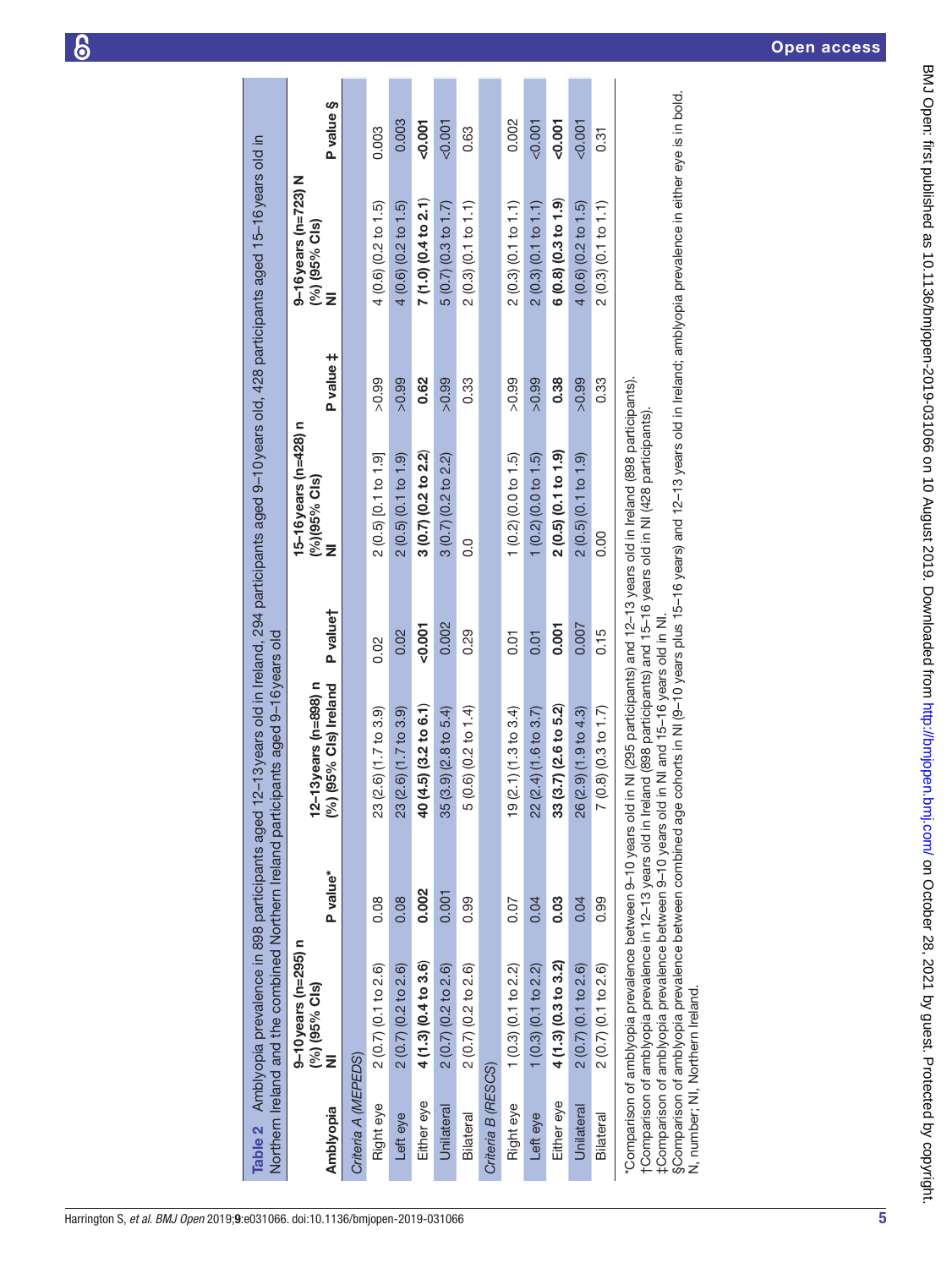<span id="page-7-0"></span>

|                    | Table 3 Prevalence of anisometropia, strabismus and mixed mechanism anisometropia in Ireland (12–13 years) and NJ (9–10 |                   |                   |
|--------------------|-------------------------------------------------------------------------------------------------------------------------|-------------------|-------------------|
| and $15-16$ years) |                                                                                                                         |                   |                   |
|                    | 9–10 years (295)                                                                                                        | 12–13 vears (898) | 15–16 years (428) |

| Anisometropia<br>strabismus status            | 9–10 years (295)<br>Prevalence (%, CIs)<br>ΝI | P value* | 12–13 years (898)<br>Prevalence (%, CIs)<br><b>IRELAND</b> | P valuet | 15–16 years (428)<br>Prevalence (%, CIs)<br>ΝI |
|-----------------------------------------------|-----------------------------------------------|----------|------------------------------------------------------------|----------|------------------------------------------------|
| Anisometropia                                 | 26 (8.8) (6.0 to 12.8)                        | 0.27     | 102 (11.2) (9.4 to 13.7)                                   | 0.59     | 43 (10.2) (7.4 to 13.4)                        |
| Strabismus                                    | 17 (5.8) (3.5 to 9.2)                         | 0.35     | 38 (4.2) (3.1 to 5.8)                                      | 0.68     | 21 (4.9) (3.1 to 7.5)                          |
| Anisometropia+strabismus 4 (1.4) (0.5 to 3.9) |                                               | 0.99     | 13 (1.4) (0.8 to 2.5)                                      | 0.61     | 4(0.1)(0.2 to 3.8)                             |
| Strabismus only                               | 13 (4.4) (2.6 to 7.4)                         | 0.24     | 25 (2.8) (1.8 to 4.1)                                      | 0.34     | 17 (4.0) (2.2 to 7.2)                          |
| Anisometropia only                            | 22 (7.5) (4.8 to 11.6)                        | 0.25     | 89 (9.9) (8.1 to 12.1)                                     | 0.72     | 39 (9.1) (5.4 to 14.9)                         |

\*Comparison of anisometropia, strabismus and mixed aetiology prevalence between Ireland (12–13 years old) and NI (9–10 years old). †Comparison of anisometropia, strabismus and mixed aetiology prevalence between the 15–16 years old in the NI study and 12–13 years old in Ireland.

D, dioptre; N, number;NI, Northern Ireland.

participants with and without amblyopia. [Table](#page-7-1) 4 presents the prevalence of hyperopia, myopia, astigmatism, anisometropia, strabismus and mixed aetiology (coexisting anisometropia plus strabismus) in the 898 participants aged 12–13years old in Ireland and the 723 participants aged 9–16years old in NI. There was no significant difference in the prevalence of either anisometropia or strabismus or mixed aetiology (coexisting anisometropia plus strabismus) between the participants in Ireland and NI (all p>0.05, see [table](#page-7-0) 3 and [table](#page-7-1) 4). There was no significant difference in the prevalence of astigmatism between the Ireland and NI participants. [Figure](#page-8-0) 1 displays the prevalence of anisometropia, strabismus and mixed mechanism anisometropia plus strabismus in the 898 participants aged 12–13years old in Ireland and the 723 participants aged 9–16years old in NI.

#### Causes of amblyopia

For those participants classified as having amblyopia in the Ireland and NI studies, the reasons for amblyopia are illustrated in [table](#page-8-1) 5.

In Ireland, anisometropia was the most frequent cause of persistent amblyopia, followed by a combination of anisometropia and strabismus (mixed aetiology), strabismus only. In the NI study, strabismus was the primary

cause of persistent amblyopia; only one participant had mixed aetiology, and one participant had anisometropia.

*Level of amblyopic visual acuity* Nine participants in Ireland had severe amblyopia (BCVA poorer than 0.6logMAR); all were anisometropic, three also had strabismus and all reported a history of amblyopia treatment. One NI participant aged 9–10years old had severe amblyopia; this participant had strabismus, hyperopia and was a bilateral hypermetropic astigmat with a history of amblyopia treatment.

*Bilateral amblyopia* In Ireland, five participants had bilateral amblyopia (criteria A): one had strabismus, one had mixed aetiology and the remainder refractive error (hypermetropic astigmatism). In the NI study, two participants (0.3%) had bilateral amblyopia (aged 9–10years old); both were orthotropic with uncorrected refractive error (hypermetropic astigmatism). There were no NICER participants aged 15–16years old with bilateral amblyopia.

*Spectacle wear* The prevalence of spectacle wear was significantly higher (p<0.001) in NI (61 of 295 participants (20.7%) aged 9–10 years, and 146 of 428 participants (34.1%) aged 15–16 years) compared with Ireland (123 of 898 participants aged 12–13years (13.8%)). In

<span id="page-7-1"></span>

| Table 4 Prevalence of refractive error, anisometropia, strabismus, and mixed aetiology in 898 participants aged 12-13 years<br>old in Ireland and 723 participants aged 9-16 years old in NI |                                             |                                       |         |  |  |  |
|----------------------------------------------------------------------------------------------------------------------------------------------------------------------------------------------|---------------------------------------------|---------------------------------------|---------|--|--|--|
|                                                                                                                                                                                              | Ireland (12-13 years) 898<br>N (%) (95%Cls) | NI (9-16 years) 723<br>N (%) (95%Cls) | P value |  |  |  |
| Hyperopia $(\geq 2.00 \text{ D})$                                                                                                                                                            | 80 (8.9) (7.2 to 11.0)                      | 94 (13.0) (10.7 to 15.7)              | 0.01    |  |  |  |
| Myopia $(\leq -0.50)$                                                                                                                                                                        | 179 (19.9) (17.4 to 22.7)                   | 110 (15.2) (12.7 to 18.1)             | 0.02    |  |  |  |
| Astigmatism $(≥1.00DC)$                                                                                                                                                                      | 143 (15.9) (13.5 to 18.4)                   | 128 (17.7) (15.0 to 20.7)             | 0.38    |  |  |  |
| Anisometropia (≥1.001OD)                                                                                                                                                                     | 102 (11.2) (9.4 to 13.7)                    | 69 (9.5) (7.6 to 12.0)                | 0.27    |  |  |  |
| <b>Strabismus</b>                                                                                                                                                                            | 38 (4.2) (3.1 to 5.8)                       | 38 (5.3) (4.0 to 7.2)                 | 0.40    |  |  |  |
| Mixed aetiology                                                                                                                                                                              | 13 (1.4) (0.8 to 2.5)                       | 8(1.1)(0.5 to 2.3)                    | 0.70    |  |  |  |
|                                                                                                                                                                                              |                                             |                                       |         |  |  |  |

D, dioptre; DC, dioptre cylinder; IOD, interocular difference; N, number; NI, Northern Ireland.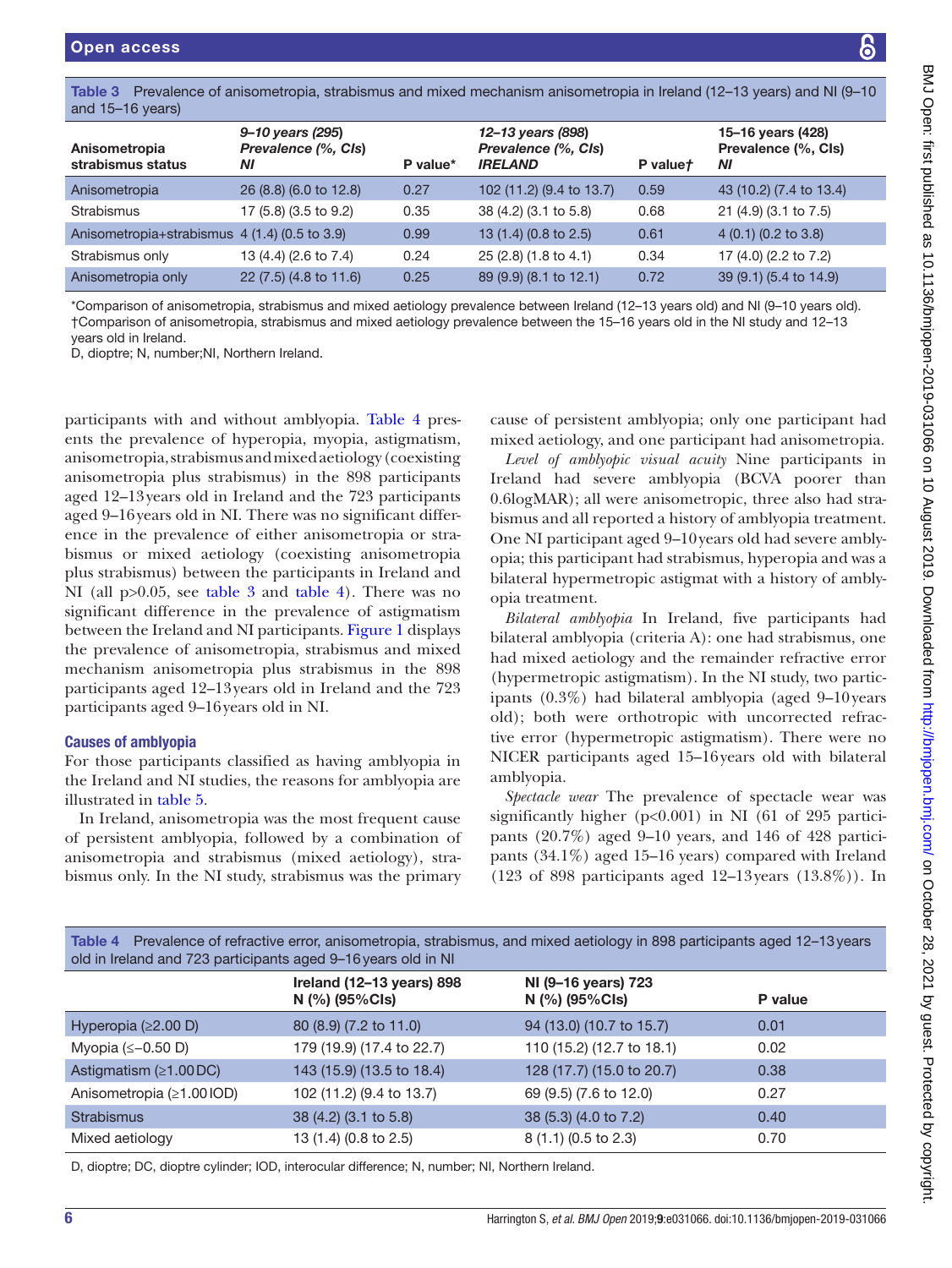

<span id="page-8-0"></span>Figure 1 The prevalence of anisometropia, strabismus and mixed aetiology (coexisting strabismus and anisometropia) in 898 participants aged 12–13years old in Ireland and 723 participants aged 9–16years old in Northern Ireland.

Ireland, a further 96 of 898 participants (10.7%) did not have their spectacles in school.

In Ireland, 13 of the 40 amblyopic participants (32.5%) never had spectacles, of which 1 had strabismus, and the remainder had uncorrected refractive error (anisometropia and hyperopic astigmatism). Ten of the 40 amblyopic participants (25.0%) were wearing spectacles, 6 of which had strabismus and 4 had anisometropia. Seventeen of the 40 amblyopic participants (42.5%) did not have their spectacles in school, 4 of which had strabismus and the remainder had anisometropia.

#### Other factors associated with amblyopia

Socioeconomic disadvantage was significantly associated with amblyopia in Ireland (OR=2.2, 95%CIs 1.4 to 3.6, p=0.002). Amblyopia prevalence was 9.3% (10 of 108 participants) in socioeconomically disadvantaged participants compared with 3.8% (30 of 790 participants) in socioeconomically advantaged participants. There was a larger number of socioeconomically disadvantaged participants in NI (337 of 723 participants 46.6%, compared with Ireland 108 of 898 participants 12%); however, socioeconomic disadvantage was not associated with amblyopia in the NI study. It should be noted that the definition of disadvantaged in NI referred to a disadvantaged area where a school was located, $24$  whereas the definition of disadvantaged in Ireland referred to a threshold number of pupils in a school coming from a disadvantaged area.<sup>[22](#page-11-13)</sup>

Amblyopia prevalence did not vary with ethnicity in Ireland (criteria A: white 4.7% (37 of 794 participants), non-white 2.9% (3 of 104 participants), p=0.41, criteria B: white  $3.8\%$  (30 of 794 participants), non-white  $2.9\%$  (3 of 104 participants), p=0.65). All NI participants were white.

Amblyopia was not associated with urban or rural living in Ireland or NI.

#### **DISCUSSION**

This report is the first to profile and compare the prevalence of amblyopia in children living in Ireland and NI; two populations with broadly similar refractive, demographic and genetic profiles but different public health and eye-care systems. Common methodology, including cycloplegic refraction, and definitions were applied in both cohorts, allowing a direct comparison of prevalence. Both cohorts sample size was sufficient to accurately determine amblyopia prevalence. Furthermore, the randomly selected population-based recruitment protocols eliminated the potential bias associated with clinical samples. The greater than 99% questionnaire completion rate was most likely due to public involvement in the design stage of the study. These novel data demonstrate that children living in Ireland are more likely to retain amblyopia into teenage years compared with children living in NI. Study findings ought to provide the prevalence estimates necessary to inform public healthcare policy on the resources required to address amblyopia. Data collection took place in 2009–2010 in the NICER study phase II and between 2016 and 2018 in Ireland. The impact of any material

| old combined)                    |                                  |                                        |                                   |                                |
|----------------------------------|----------------------------------|----------------------------------------|-----------------------------------|--------------------------------|
| <b>Ocular outcomes</b>           | NI (295)<br>9–10 years n $(\% )$ | Ireland (898)<br>12–13 years n $(\% )$ | NI (428)<br>15–16 years n $(\% )$ | NI (723)<br>9–16 years $n$ (%) |
| Criteria A (MEPEDS)              |                                  |                                        |                                   |                                |
| Anisometropia                    | 1(25)                            | 21(52.5)                               | 0(0.0)                            | 1(14.2)                        |
| <b>Strabismus</b>                | 2(50.0)                          | 5(12.5)                                | 1(33.0)                           | 3(43.0)                        |
| Mixed mechanism                  | 1(25.0)                          | 6(15.0)                                | 0(0.00)                           | 1(14.2)                        |
| Refractive error                 | 0.0 <sub>1</sub>                 | 8(22.5)                                | 2(66.0)                           | 2(28.6)                        |
| Criteria B (RESC)                |                                  |                                        |                                   |                                |
| Anisometropia                    | 1(25)                            | 19 (57.6)                              | 0(0.0)                            | 1(16.7)                        |
| Strabismus                       | 2(50.0)                          | 3(9.1)                                 | 1(50.0)                           | 3(50.0)                        |
| Mixed mechanism                  | 1(25.0)                          | 5(15.2)                                | 0(0.00)                           | 1(16.7)                        |
| Refractive error                 | 0.0                              | 6(21.2)                                | 1(50.0)                           | 1(16.7)                        |
| NI. Northern Ireland: n. number. |                                  |                                        |                                   |                                |

<span id="page-8-1"></span>Table 5 Causes of amblyopia in either eye for children in Ireland (12–13 years) and NI (9–10 years old, 15–16 and 9–16 years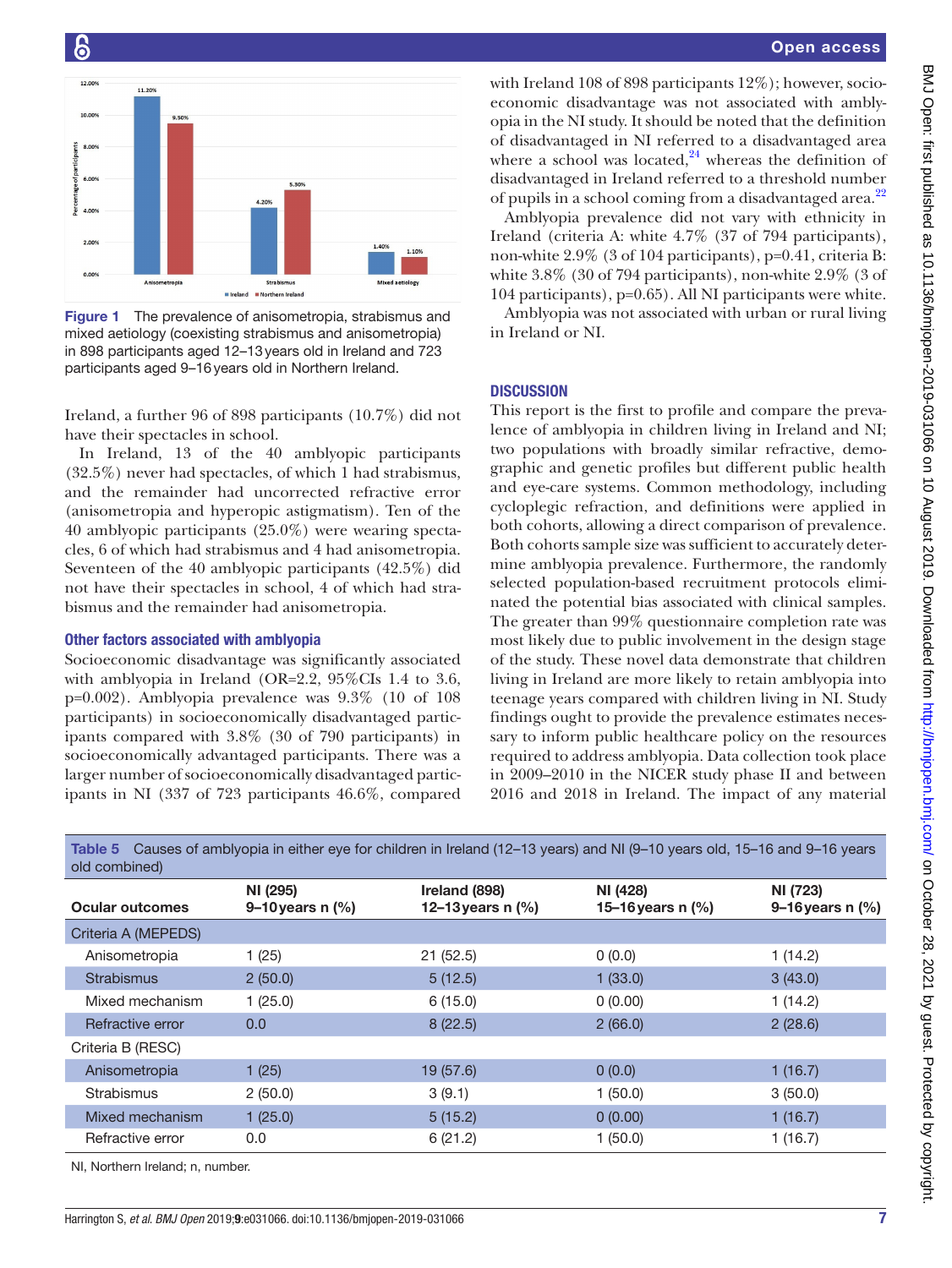socioeconomical and educational changes during the intervening years should be considered; however, while there has been an increasing use of technology in education, household living standards have not changed materially over the last decade with less than 0.6% growth per annum in real wages (allowing for inflation) in Ireland (<www.cso.ie>) $31$  and a 7% loss in real wages in the UK between 2006 and 2015 according to the International Labour Organisation.<sup>[32](#page-11-22)</sup>

The prevalence of two key amblyogenic factors, strabismus and anisometropia, did not differ significantly between the two cohorts. However, the visual outcome of children with these conditions was markedly different in the two countries. Strabismic amblyopia was the most common type of amblyopia which persisted beyond the traditional treatment period in the NI group, whereas anisometropic amblyopia was the most common type of persistent amblyopia in Ireland. The relatively low prevalence of anisometropic amblyopia and the relatively higher level of spectacle ownership and compliance among the NI children compared with their counterparts in Ireland demonstrate that potential or manifest anisometropic amblyopes were successfully identified and treated with spectacles. Participation in NICER phase I may have led to a heightened awareness among the parents of that cohort group of the importance of spectacle compliance and compliance with amblyopia treatment. However, NICER phase I reported spectacle compliance of 76% in 6–7years old and 77% in 12–13years old, which was higher than the IES where spectacle compliance was 65% in 12–13 years old.<sup>33</sup> Therefore, spectacle compliance was higher in NI than Ireland in advance of NICER phase I. Furthermore, the older age cohort in NICER phase I of 12–13years old were older than the critical treatment period.<sup>12'13</sup>Also, there was no significant difference in amblyopia prevalence between the 9–10years old and 15–16years old in the NICER phase II. Previous studies demonstrated that anisometropic amblyopia is typically amenable to spectacle correction and that early implementation of refractive adaptation protocols is successful in resolving anisometropic amblyopia in the majority of children[.18 34 35](#page-11-12)

Early childhood vision screening protocols are designed to identify reduced vision and are one of the primary means by which anisometropia without associated strabismus is detected, and hence potential anisometropic amblyopes identified and offered treatment.<sup>19</sup> Parents are less likely to seek eye care when children have no obvious signs or symptoms of visual impairment compared with parents of children who have manifest strabismus.<sup>16</sup> However, early recognition of children with reduced vision at screening is only the first step in identifying and successfully treating amblyopia. Successful treatment of amblyopia is age-sensitive; so timely referral for diagnosis and treatment is key.<sup>12</sup> The disparity between the primary aetiology of residual amblyopia in the Ireland and NI cohorts, with anisometropia being the primary aetiology associated with residual amblyopia in children in Ireland,

may be indicative of inadequate vision screening coverage (Ireland 80%, NI 95%),<sup>[36](#page-11-25)</sup> and lack of timely access to eye care and spectacle correction and compliance with amblyopia treatment in Ireland. $37$  For example, amblyopia was associated with socioeconomic disadvantage in Ireland where the onus is on parents to fund the cost of eyepatches for amblyopia therapy; in contrast, this cost is funded by the state in NI.

Similar numbers of children in Ireland and NI had been previously treated for amblyopia. Approximately one-third (35.3%, 24 of 68 participants) in Ireland with a history of amblyopia treatment presented with amblyopia, indicating poor compliance with treatment or that treatment is taking place too late. $38$  Furthermore, 10 of those (17%, 10 of 68) with a history of treatment presented with vision poorer than 0.6logMAR (6/24 Snellen) in one eye. In NI, only one child with a history of amblyopia treatment presented with reduced acuities. Delays of over 2years between screening and treatment have been acknowledged in Ireland.[20](#page-11-4) While Clarke *et al* found a 1-year delay in commencing treatment does not adversely affect the visual outcomes of young children with small interocular acuity differences, the authors concluded early treatment is associated with better outcomes.<sup>39</sup> Also, following the introduction of free preschool education in 2010, children in Ireland may be older commencing primary school than children in  $\text{NL}^{40}$  $\text{NL}^{40}$  $\text{NL}^{40}$  Thus conducting vision screening in preschool, as practised in Denmark,<sup>[41](#page-11-30)</sup> ought to be considered.

Bilateral amblyopia was uncommon. The prevalence did not differ significantly between the two cohorts. Although the numbers were small, bilateral amblyopia has more severe consequences as vision is significantly impaired in both eyes (five children in Ireland and two in NI were below the legal minimum driving vision standard). All but one of the participants categorised as bilaterally amblyopic were orthotropic; hence, amblyopia may have been prevented with compliant spectacle wear alone.<sup>[42](#page-11-31)</sup>

Even though anisometropia and strabismus are traditionally reported as the primary causes of amblyopia internationally, $26\frac{2}{3}$ uncorrected astigmatism is also a significant issue for participants both in NI and Ireland. Astigmatism prevalence in NI (6–7 years 24.0%, 12–13 years 20.0%) and Ireland (6–7years 19.2%, 12–13 years 15.9%) is high, $2^{243}$  and similar to other studies involving genetically isolated populations, it is significantly associated with persistent amblyopia in both cohorts.[44](#page-12-0) However, the low prevalence of persistent amblyopia found in NI participants in the present study demonstrates that early intervention and treatment can successfully reduce the risk of developing amblyopia in susceptible children.

In addition to quantifying a significant public health concern in Ireland, these data are a valuable addition to the limited literature on amblyopia prevalence, particularly the prevalence of residual amblyopia after treatment. Amblyopia prevalence rates in studies around the world vary depending on the definitions used and population studied. The RESC reported an overall amblyopia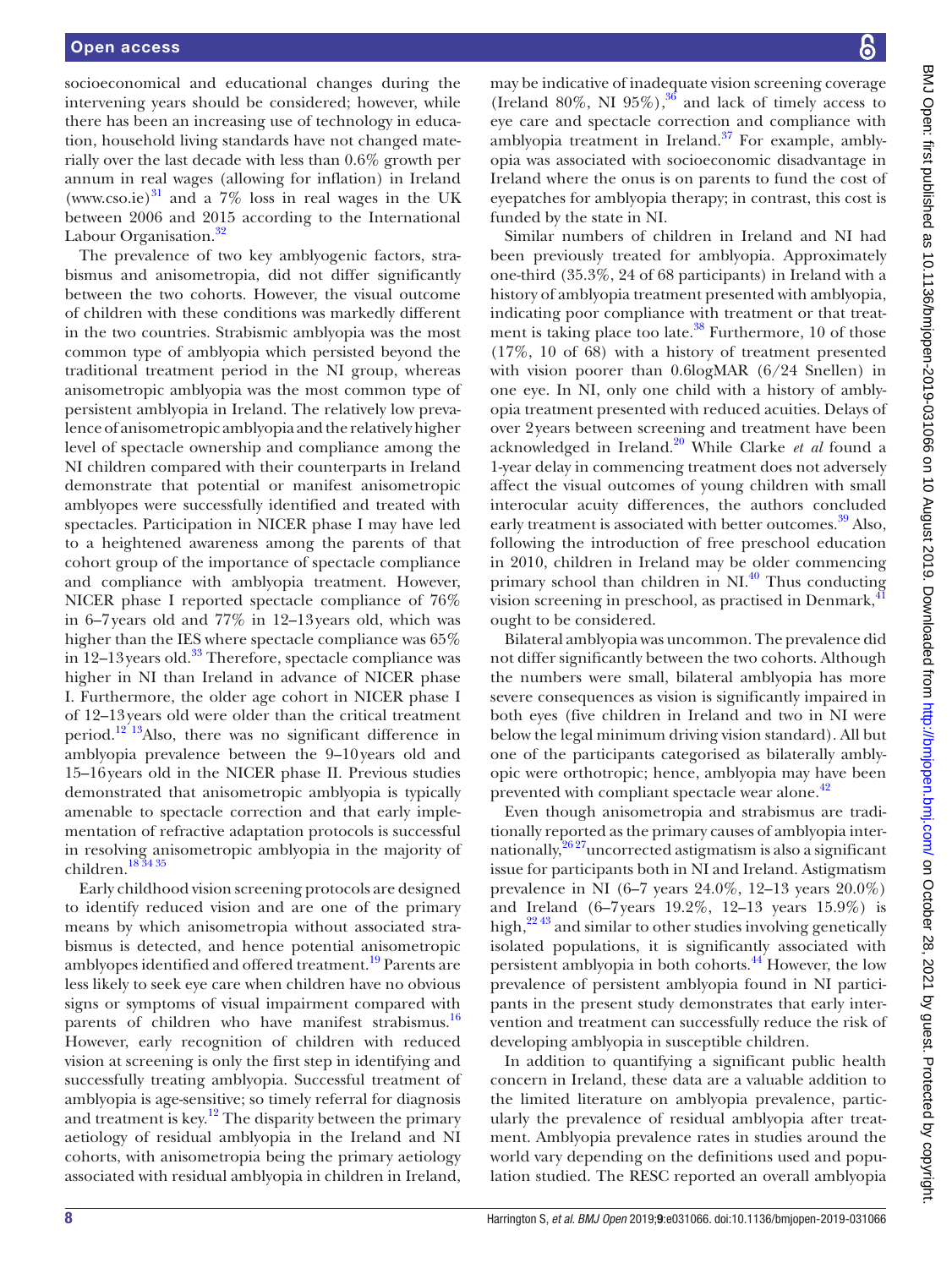prevalence of 0.74%, which ranged from 0.28% in African participants aged 5–15years old to 1.43% in Hispanic participants aged  $5-15$  years old.<sup>27</sup> In studies which involved Asian populations, amblyopia prevalence was 0.95% in the Chinese (predominately Han) aged 5–15 years old in the  $RESC^{27}$  $RESC^{27}$  $RESC^{27}$  which was similar to that found in Chinese (Hani) aged 7–8years old (0.97%), although slightly higher than that reported in Chinese (Hani) aged 13–14 years old  $(0.65\%)$ .<sup>45</sup> In contrast, a higher amblyopia prevalence was reported in UK participants aged  $\frac{7}{9}$  year olds  $(3.6\%)$ <sup>[46](#page-12-2)</sup> and Polish participants aged 3–12 years old  $(3.1\%)$ .<sup>[47](#page-12-3)</sup> Indeed comparison of the present study's findings to previous studies in other countries is not straightforward primarily because of the use of different definitions for amblyopia<sup>48</sup> and variations in study methodology. For instance, similar to the Avon Longitudinal Study of Parents and Children (ALSPAC),  $49$ pinhole acuity was used as a surrogate for BCVA, which facilitates comparison of study findings between Ireland and NI. A recent study demonstrated good agreement between pinhole acuity and BCVA and recommended it as a test for visual impairment not correctable with spectacles. This surrogacy ought to be considered when comparing results with studies where subjectively measured BCVA is reported. $50$  Furthermore, clarification is needed on whether reported amblyopia prevalence findings include figures for those previously treated for amblyopia.<sup>29</sup> The present paper reports data relating to persistent amblyopia in older children after the critical period during which treatment is usually applied.

Amblyopia prevalence found in NI (9–16 years 1.0%) was significantly lower than in Ireland (12–13 years 4.5%) and also than other studies such as the ALSPAC (7 years  $3.4\%$ ) study<sup>[46](#page-12-2)</sup> and the MEPEDS study in the USA (5–7 years Hispanic 3.1%, Asian  $1.1\%$ ).<sup>51</sup> Amblyopia prevalence in NI was comparable to the Sydney Childhood Eye Study (12 years 0.4%), which rose to 1.9% when participants previously treated for amblyopia were included and Denmark (11–12 years 1.5%) where preschool vision screening has been in operation for  $30$  years.<sup>41</sup> Furthermore, the Sydney-based study reported a reduction in amblyopia prevalence compared with the Blue Mountains study (also Australian), where 3.9% of the adult participants were diagnosed with amblyopia.[29 52](#page-11-18) Similarly, amblyopia prevalence decreased from  $2.9\%$  in Danish adults<sup>53</sup> to 1.5% following the initiation of the Danish preschool screening programme. $^{41}$  Likewise, the present study reports a lower level of amblyopia in NI than that found 10 years previously in a retrospective study involving clinical data, where a 2.02% amblyopia prevalence was found in 8 years old in  $\text{NI.}^{54}$  $\text{NI.}^{54}$  $\text{NI.}^{54}$  In contrast, amblyopia prevalence in Ireland (4.5%) was similar to that found in British military recruits (4.4%) prior to the advent of comprehensive vision screening and amblyopia treatment in the UK.<sup>55</sup> In addition, the Baltimore screening project found an amblyopia prevalence of 3.9% among socioeconomically disadvantaged inner-city children in Baltimore, $56$  with persistent amblyopia associated with poor compliance.<sup>57</sup>

Future research which investigates the reasons for poor spectacle compliance and poor treatment outcomes in Ireland when compared with NI is important. For example, longitudinal studies and audits of the present systems in Ireland and NI to examine the number of children referred for treatment and the proportion who attend for follow-up examination, the age at which amblyopia treatment and spectacles wear was initiated and the duration of and compliance with treatment are indicated in order to bring amblyopia prevalence in Ireland in line with NI. Electronic health records would facilitate analysis and audit of the present healthcare systems and allow trends to be monitored over time. $58$  Public eye health education directed at parents, teachers and the wider community is essential to promote spectacle and or amblyopia treatment compliance in vulnerable children.

#### **CONCLUSION**

This study is the first to report amblyopia prevalence in Ireland and the UK using robust methodologies and sampling to obtain a representative sample of children. The data reveal that school vision screening followed by prompt follow-up treatment results in successful outcomes in susceptible children, as evidenced by the UK participants in NI. The present study also reveals inequality in children's visual outcomes in two countries with an equivalent genetic profile and similar prevalence of amblyogenic factors but different public health systems and access to eye care. Children living in Ireland, where school-entry vision screening coverage is less comprehensive, free eye care less accessible and long waiting times exist, have a higher prevalence of amblyopia, which was associated with socioeconomic disadvantage. While most children in Ireland with visible eye defects were treated, uncorrected refractive error and poor spectacle compliance were critical issues. Future studies examining the for poor spectacle compliance in Ireland compared with NI are recommended. Consideration should be given to implementing changes, including public eye-care awareness programmes aimed at bringing the visual outcomes of children in Ireland in line with children in NI.

Acknowledgements The authors would like to express their gratitude for their valuable contributions to this research to Dr Lisa O'Donoghue and Dr Julie McClelland (Northern Ireland Childhood Errors of Refraction (NICER) study, School of Biomedical Sciences, University of Ulster, Co. Londonderry, Northern Ireland); Dr Jim Stack (Waterford Institute of Technology) and Professor John Kearney (Epidemiology, School of Biological Sciences, Technological University Dublin, Ireland) for their valuable input in the Ireland Eye Study (IES). Also, the authors would like to acknowledge the support and participation of the schools, the children, and their parents and guardians in the NICER study and the IES. The part played by the focus group participants in the design stage of the IES is also acknowledged. This work was supported by the College of Optometrists, UK, the Technological University Dublin Fiosraigh grant, the Opticians Board and the Association of Optometrists Ireland.The part played by the focus group participants in the design stage of the IES is also acknowledged.

Contributors All authors (SH, KB, VO'D and KJS) contributed to the conception and design of this work. All authors were involved in drafting, critically reviewing and approval of the final version to be published.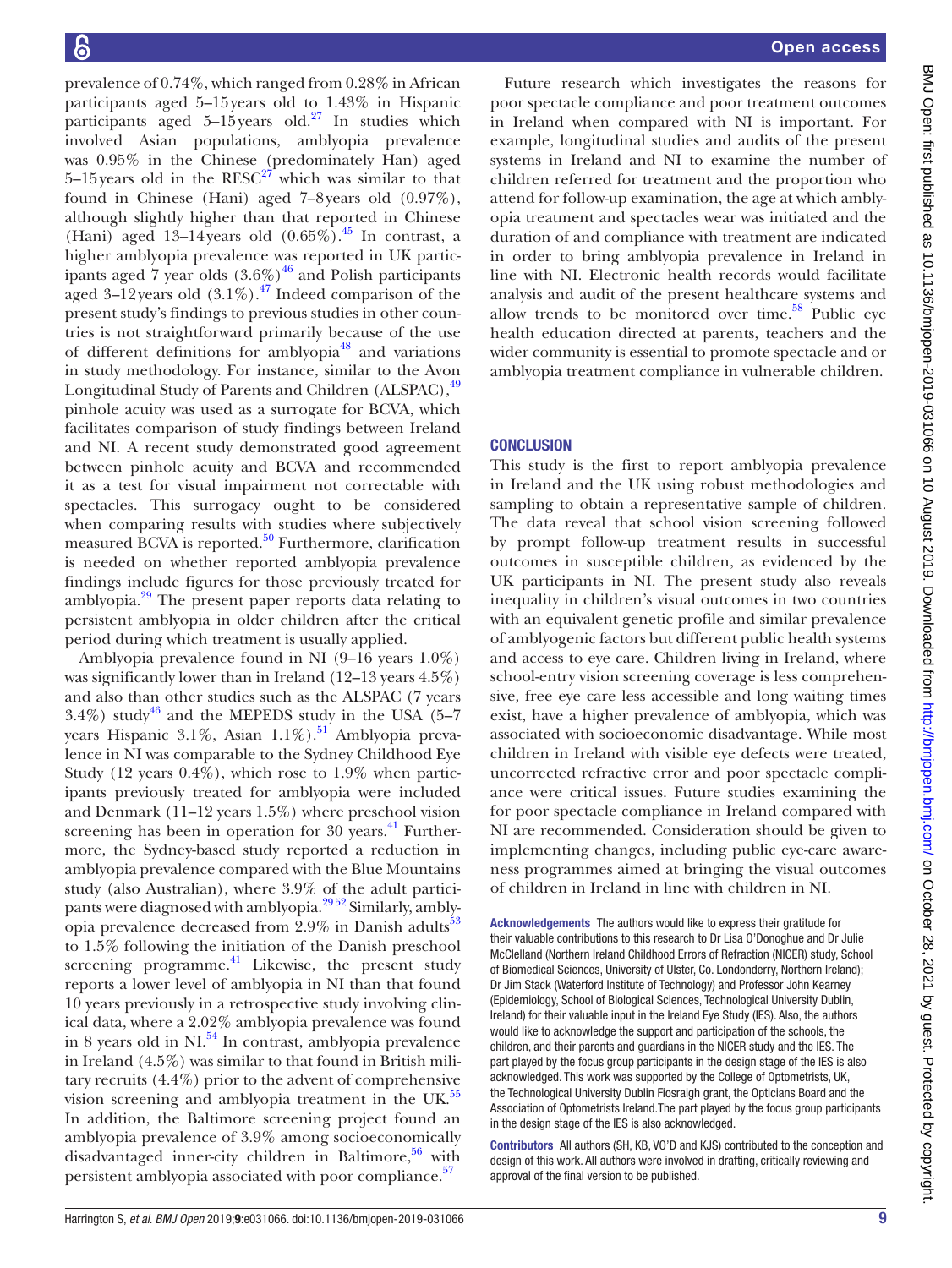Funding This work was supported by the College of Optometrists, UK, the Technological University Dublin Fiosraigh grant, the Opticians Board, and the Association of Optometrists Ireland

Disclaimer SH reports grants from Irish Opticians Board, grants from Association of Optometrists Ireland and grants from British College of Optometrists during the conduct of the study.

Competing interests The authors have read and understood British Medical Journal policy on declaration of interests and SH reports grants from Irish Opticians Board, grants from Association of Optometrists Ireland and grants from British College of Optometrists during the conduct of the study.

Patient and public involvement statement The study was supported by a patient advisory group which provided input to the programme of research. Parents/ legal guardians of participants partnered with us for the design of the study, the informational material to support the data collection and participant and school involvement, and assess the burden of participation from the patient's perspective. At the end of the study, results and findings were provided to all participants.

Patient consent for publication Not required.

Provenance and peer review Not commissioned; externally peer reviewed.

Data availability statement No data are available.

Open access This is an open access article distributed in accordance with the Creative Commons Attribution Non Commercial (CC BY-NC 4.0) license, which permits others to distribute, remix, adapt, build upon this work non-commercially, and license their derivative works on different terms, provided the original work is properly cited, appropriate credit is given, any changes made indicated, and the use is non-commercial. See: [http://creativecommons.org/licenses/by-nc/4.0/.](http://creativecommons.org/licenses/by-nc/4.0/)

#### **REFERENCES**

- <span id="page-11-0"></span>1. Holmes JM, Clarke MP, Amblyopia CMP. Amblyopia. *[The Lancet](http://dx.doi.org/10.1016/S0140-6736(06)68581-4)* 2006;367:1343–51.
- <span id="page-11-1"></span>2. Webber AL, Wood J. Amblyopia: prevalence, natural history,
- functional effects and treatment. *[Clin Exp Optom](http://dx.doi.org/10.1111/j.1444-0938.2005.tb05102.x)* 2005;88:365–75. 3. Meier K, Giaschi D. Unilateral amblyopia affects two eyes: fellow eye deficits in amblyopia. *[Invest. Ophthalmol. Vis. Sci.](http://dx.doi.org/10.1167/iovs.16-20964)* 2017;58.
- <span id="page-11-6"></span>4. Chua B, Mitchell P. Consequences of amblyopia on education, occupation, and long term vision loss. *[Br J Ophthalmol](http://dx.doi.org/10.1136/bjo.2004.041863)* 2004;88:1119–21.
- <span id="page-11-2"></span>5. Holmes JM, Lazar EL, Melia BM, *et al*. Effect of age on response to amblyopia treatment in children. *[Arch Ophthalmol](http://dx.doi.org/10.1001/archophthalmol.2011.179)* 2011;129:1451.
- <span id="page-11-3"></span>6. Kelly KR, Jost RM, De La Cruz A, *et al*. Amblyopic children read more slowly than controls under natural, binocular reading conditions. *[J](http://dx.doi.org/10.1016/j.jaapos.2015.09.002)  [Aapos](http://dx.doi.org/10.1016/j.jaapos.2015.09.002)* 2015;19:515–20.
- 7. Rahi JS, Logan S, Timms C, *et al*. Risk, causes, and outcomes of visual impairment after loss of vision in the non-amblyopic eye: a population-based study. *[The Lancet](http://dx.doi.org/10.1016/S0140-6736(02)09782-9)* 2002;360:597–602.
- <span id="page-11-7"></span>8. Niechwiej-Szwedo E, Goltz HC, Chandrakumar M, *et al*. Effects of anisometropic amblyopia on visuomotor behavior, I: saccadic eye movements. *[Invest Ophthalmol Vis Sci](http://dx.doi.org/10.1167/iovs.10-5882)* 2010;51.
- 9. Khalaj M, Zeidi IM, Gasemi MR, *et al*. The effect of amblyopia on educational activities of students aged 9 - 15. *[J Biomed Sci Eng](http://dx.doi.org/10.4236/jbise.2011.47066)* 2011;04:516–21.
- <span id="page-11-8"></span>10. Carlton J, Kaltenthaler E. Amblyopia and quality of life: a systematic review. *[Eye](http://dx.doi.org/10.1038/eye.2011.4)* 2011;25:403–13.
- <span id="page-11-9"></span>11. Membreno JH, Brown MM, Brown GC, *et al*. A cost-utility analysis of therapy for amblyopia. *[Ophthalmology](http://dx.doi.org/10.1016/S0161-6420(02)01286-1)* 2002;109:2265–71.
- <span id="page-11-10"></span>12. Fronius M, Cirina L, Ackermann H, *et al*. Efficiency of electronically monitored amblyopia treatment between 5 and 16 years of age: new insight into declining susceptibility of the visual system. *[Vision Res](http://dx.doi.org/10.1016/j.visres.2014.07.018)* 2014;103:11–19.
- 13. Holmes JM, Levi DM. Treatment of amblyopia as a function of age. *[Vis Neurosci](http://dx.doi.org/10.1017/S0952523817000220)* 2018;35:E015.
- 14. Koo EB, Gilbert AL, VanderVeen DK. Treatment of amblyopia and amblyopia risk factors based on current evidence. *[Semin Ophthalmol](http://dx.doi.org/10.1080/08820538.2016.1228408)* 2017;32:1–7.
- 15. Barrett BT, Bradley A, Candy TR. The relationship between anisometropia and amblyopia. *[Prog Retin Eye Res](http://dx.doi.org/10.1016/j.preteyeres.2013.05.001)* 2013;36:120–58.
- <span id="page-11-24"></span>16. Weakley DR. The association between nonstrabismic anisometropia, amblyopia, and subnormal binocularity. *[Ophthalmology](http://dx.doi.org/10.1016/S0161-6420(00)00425-5)* 2001;108:163–71.
- <span id="page-11-11"></span>17. Bruce A, Sanders T, Sheldon TA. Qualitative study investigating the perceptions of parents of children who failed vision screening at the age of 4–5 years. *[Bmjpo](http://dx.doi.org/10.1136/bmjpo-2018-000307)* 2018;2:e000307.
- <span id="page-11-12"></span>18. Tailor V, Bossi M, Greenwood JA, *et al*. Childhood amblyopia: current management and new trends. *[Br Med Bull](http://dx.doi.org/10.1093/bmb/ldw030)* 2016;119:75–86.
- <span id="page-11-5"></span>19. Carlton J, Karnon J, Czoski-Murray C, *et al*. The clinical effectiveness and cost-effectiveness of screening programmes for amblyopia and strabismus in children up to the age of 4-5 years: a systematic review and economic evaluation. *[Health Technol Assess](http://dx.doi.org/10.3310/hta12250)* 2008;12:iii, xi-194–194.
- <span id="page-11-4"></span>20. Murphy B, Health SE. Primary care eye services review group report; 2017: 1–108. [file:///C:/Users/302491/Downloads/Eye Review Report](file:///C:/Users/302491/Downloads/Eye%20Review%20Report%20-%20Final.pdf.)  [- Final.pdf.](file:///C:/Users/302491/Downloads/Eye%20Review%20Report%20-%20Final.pdf.)
- 21. Powell C, Hatt SR, Cochrane Eyes and Vision Group. Vision screening for amblyopia in childhood. *[Cochrane Database Syst Rev](http://dx.doi.org/10.1002/14651858.CD005020.pub3)* 2009;89.
- <span id="page-11-13"></span>22. Harrington SC, Stack J, Saunders K, *et al*. Refractive error and visual impairment in Ireland schoolchildren. *[Br J Ophthalmol](http://dx.doi.org/10.1136/bjophthalmol-2018-312573)* 2018. doi:10.1136/bjophthalmol-2018-312573. [Epub ahead of print: 12 Oct 2018].
- 23. Breslin KMM, O'Donoghue L, Saunders KJ, *et al*. A prospective study of spherical refractive error and ocular components among Northern Irish schoolchildren (the NICER study). *[Invest Ophthalmol Vis Sci](http://dx.doi.org/10.1167/iovs.13-11813)* 2013;54:4843–50.
- <span id="page-11-20"></span>24. O'Donoghue L, Saunders KJ, McClelland JF, *et al*. Sampling and measurement methods for a study of childhood refractive error in a UK population. *[Br J Ophthalmol](http://dx.doi.org/10.1136/bjo.2009.167965)* 2010;94:1150–4.
- <span id="page-11-14"></span>25. Collins D. Pretesting survey instruments: an overview of cognitive methods. *[Qual Life Res](http://dx.doi.org/10.1023/A:1023254226592)* 2003;12:229–38.
- <span id="page-11-15"></span>26. Varma R, Deneen J, Cotter S, *et al*. The multi-ethnic pediatric eye disease study: design and methods. *[Ophthalmic Epidemiol](http://dx.doi.org/10.1080/09286580600719055)* 2006;13:253–62.
- <span id="page-11-16"></span>27. Xiao O, Morgan IG, Ellwein LB, *et al*. Prevalence of amblyopia in school-aged children and variations by age, gender, and ethnicity in a Multi-Country refractive error study. *[Ophthalmology](http://dx.doi.org/10.1016/j.ophtha.2015.05.034)* 2015;122:1924–31.
- <span id="page-11-17"></span>28. Wallace DK, Repka MX, Lee KA, *et al*. Amblyopia preferred practice Pattern®. *[Ophthalmology](http://dx.doi.org/10.1016/j.ophtha.2017.10.008)* 2018;125:P105–P142.
- <span id="page-11-18"></span>29. Robaei D, Kifley A, Rose KA, *et al*. Impact of amblyopia on vision at age 12 years: findings from a population-based study. *[Eye](http://dx.doi.org/10.1038/sj.eye.6702668)* 2008;22:496–502.
- <span id="page-11-19"></span>30. Daniel WW, Cross CL. *Biostatistics : A Foundation for Analysis in the Health Sciences*.. In: Daniel W, ed. *7Th*. New York, 1999John Wiley & Sons;. (Accessed May 13, 2019).
- <span id="page-11-21"></span>31. CPI Inflation Calculator, CSO - Central Statistics Office. Available: [https://www.cso.ie/en/interactivezone/visualisationtools/cpiinflation](https://www.cso.ie/en/interactivezone/visualisationtools/cpiinflationcalculator/) [calculator/](https://www.cso.ie/en/interactivezone/visualisationtools/cpiinflationcalculator/) [Accessed May 18, 2019].
- <span id="page-11-22"></span>32. Ryder G. Global Wage Report 2016 */ 17 Wage Inequality in the Workplace*, 2016. Available: [https://www.ilo.org/wcmsp5/groups/](https://www.ilo.org/wcmsp5/groups/public/-dgreports/-dcomm/-publ/documents/publication/wcms_537846.pdf) [public/-dgreports/-dcomm/-publ/documents/publication/wcms\\_](https://www.ilo.org/wcmsp5/groups/public/-dgreports/-dcomm/-publ/documents/publication/wcms_537846.pdf) [537846.pdf](https://www.ilo.org/wcmsp5/groups/public/-dgreports/-dcomm/-publ/documents/publication/wcms_537846.pdf) [Accessed May 18, 2019].
- <span id="page-11-23"></span>33. O'Donoghue L, McClelland JF, Logan NS, *et al*. Refractive error and visual impairment in school children in Northern Ireland. *[Br J](http://dx.doi.org/10.1136/bjo.2009.176040)  [Ophthalmol](http://dx.doi.org/10.1136/bjo.2009.176040)* 2010;94:1155–9.
- 34. Stewart CE, Moseley MJ, Fielder AR, *et al*. Refractive adaptation in amblyopia: quantification of effect and implications for practice. *[Br J](http://dx.doi.org/10.1136/bjo.2004.044214)  [Ophthalmol](http://dx.doi.org/10.1136/bjo.2004.044214)* 2004;88:1552–6.
- 35. Chen P-L, Chen J-T, Tai M-C, *et al*. Anisometropic amblyopia treated with spectacle correction alone: possible factors predicting success and time to start patching. *[Am J Ophthalmol](http://dx.doi.org/10.1016/j.ajo.2006.09.027)* 2007;143:54–60.
- <span id="page-11-25"></span>36. Sloot F, Hoeve HLJ, de Kroon MLA, *et al*. Inventory of current EU paediatric vision and hearing screening programmes. *[J Med Screen](http://dx.doi.org/10.1177/0969141315572403)* 2015;22:55–64.
- <span id="page-11-26"></span>37. Power W, Barry P, Moriarty P, *et al*. Clinical strategy and programmes DIRECTORATE patient safety first Tús Áite do Shábháilteacht Othar national clinical programme for ophthalmology model of eye care, 2017. Available: [https://www.hse.ie/eng/services/publications/](https://www.hse.ie/eng/services/publications/clinical-strategy-and-programmes/model-of-eye-care.pdf) [clinical-strategy-and-programmes/model-of-eye-care.pdf](https://www.hse.ie/eng/services/publications/clinical-strategy-and-programmes/model-of-eye-care.pdf) [Accessed October 29, 2018].
- <span id="page-11-27"></span>38. Wang J. Compliance and patching and atropine amblyopia treatments. *[Vision Res](http://dx.doi.org/10.1016/j.visres.2015.02.012)* 2015;114:31–40.
- <span id="page-11-28"></span>39. Clarke MP*et al*. Randomised controlled trial of treatment of unilateral visual impairment detected at preschool vision screening. *[BMJ](http://dx.doi.org/10.1136/bmj.327.7426.1251)* 2003;327.
- <span id="page-11-29"></span>40. Murray A, McNamara E, Williams J, *et al*. *Growing Up in Ireland THE LIVES OF 5-YEAR-OLDS*. Dublin: ESRI, 2019.
- <span id="page-11-30"></span>41. Hansen MH, Munch IC, Li XQ, *et al*. Visual acuity and amblyopia prevalence in 11- to 12-year-old Danish children from the Copenhagen child cohort 2000. *[Acta Ophthalmol](http://dx.doi.org/10.1111/aos.13842)* 2019;97:29–35.
- <span id="page-11-31"></span>42. Wallace DK, Chandler DL, Beck RW, *et al*. Treatment of bilateral refractive amblyopia in children three to less than 10 years of age. *[Am J Ophthalmol](http://dx.doi.org/10.1016/j.ajo.2007.05.040)* 2007;144:487–96.